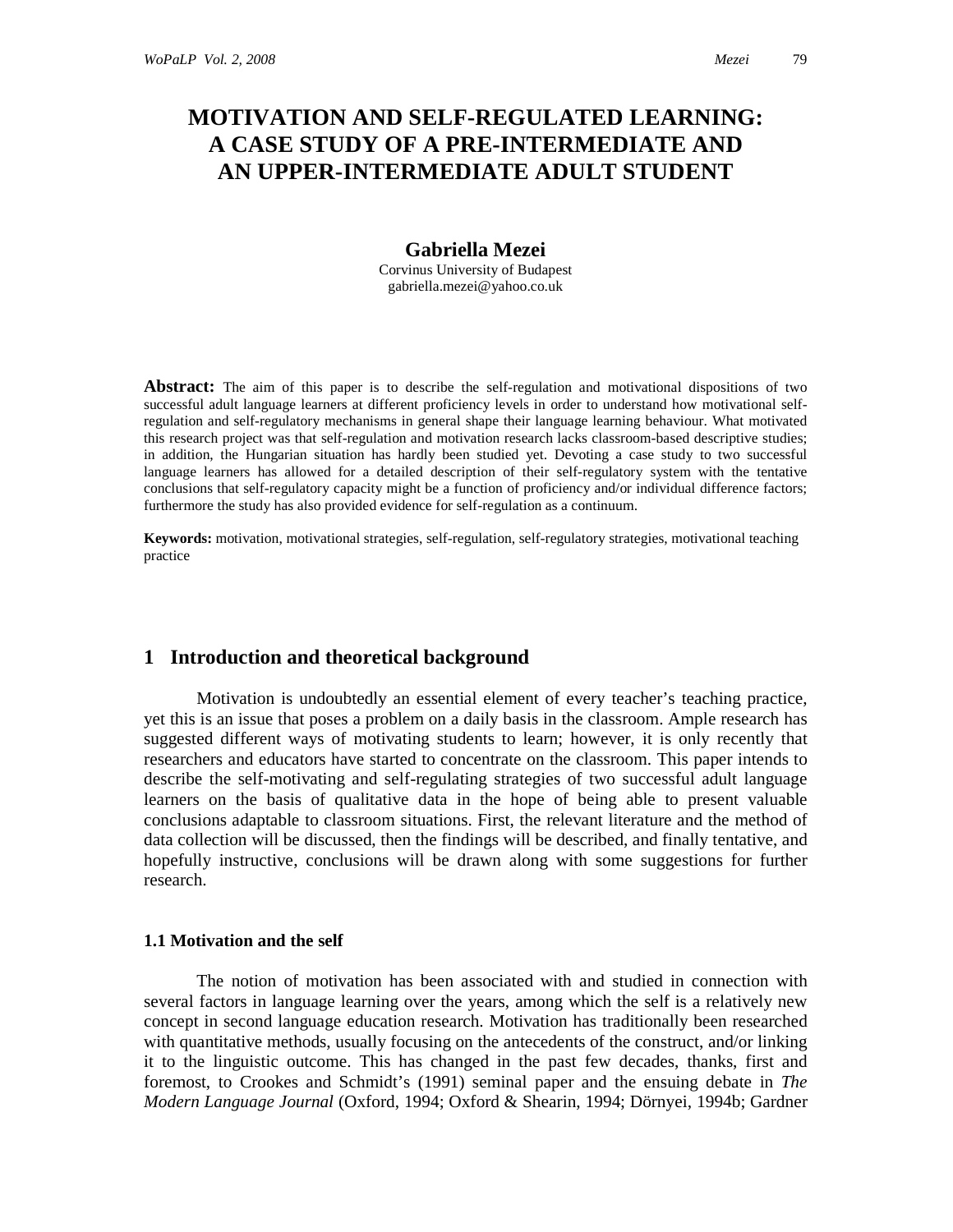& Tremblay, 1994a, 1994b). This change of perspective has been called the 'educational shift' (Dörnyei, 1998, 2001b) and is concerned with the necessity of focusing more on the classroom to understand motivation in context as most learning takes place in that environment in most countries. This shift has also resulted in a new view of the teacher's role in the classroom: his/her motivational force has become the focus of attention, and the techniques or strategies used to motivate his/her students have also sparked interest (e.g., Dörnyei, 1994a).

Comparing Gardner's (1985) early conceptualisation of motivation, which defined motivation in terms of effort, goals, and favourable attitudes, to Dörnyei's (1994a) tripartite system (language level, learner level, learning situation level), it is apparent that the latter embraces more components such as the advances in achievement and attribution theories of motivation, extrinsic and intrinsic factors, the concept of self-efficacy, and context-specific issues. This conceptualisation is a complex and elaborate one, and is of great importance when considering the conceptualisation of self-regulation (see Section 1.2).

One of the self-aspects, self-efficacy, which is one's belief in one's capabilities to exercise control over actions (Bandura, 1977, 1994), influences behaviour in a variety of ways. People with higher self-efficacy set higher goal challenges, they have higher commitment to these goals (cf. goal theories), they attribute their failures to insufficient effort instead of lack of cognitive abilities (cf. attribution theory), they consider themselves capable of carrying out action (cf. expectancy-value theory), and they do not withdraw from action in the face of difficulty (Bandura, 1994).

According to Kuhl (2000), motivation depends on the self-system of the individual. Kuhl (1981, 1984), in the belief that even high self-efficacy or motivation might not be enough for the individual to launch action, included self-regulatory processes in his motivation theory, the Theory of Action Control. This theory holds that self-regulatory abilities are necessary to enact intentions, and that strategies play a crucial role in the actions to take place (Kuhl, 2000).

A new milestone in motivation research happened when the factor of time was recognised to be an essential component of motivation. This line of research is of interest because of the realisation that motivation is not a static concept but one that changes over time, sometimes within the course of one English lesson (Dörnyei, 2001b). Dörnyei and Ottó's model (1998) is not the only one incorporating the time element in a model of motivation, but this is definitely one of the most complex ones, including three phases, and several motivational influences and action sequences. It was this model that Dörnyei (2001a) built the model of Motivational Teaching Practice on, and which inspired him to collect 35 macrostrategies (broad categories or types of motivational strategies) teachers might use to motivate their students to learn, with altogether 102 microstrategies (concrete motivational strategies in each broad category). This extensive collection of practical suggestions will be discussed below.

Motivation research did not stop evolving at this point, however. In most cases, L2 research has benefited from psychological research, and this was also the case with motivation (see expectancy-value theories, self-efficacy theory, goal theories, selfdetermination theory, and achievement theory in Dörnyei (2001a) for an overview). The notion of the self has found its way into L2 research, and more specifically into L2 motivation research. Dörnyei (2005, in press), drawing on Higgins (1987, 1996), discusses motivation in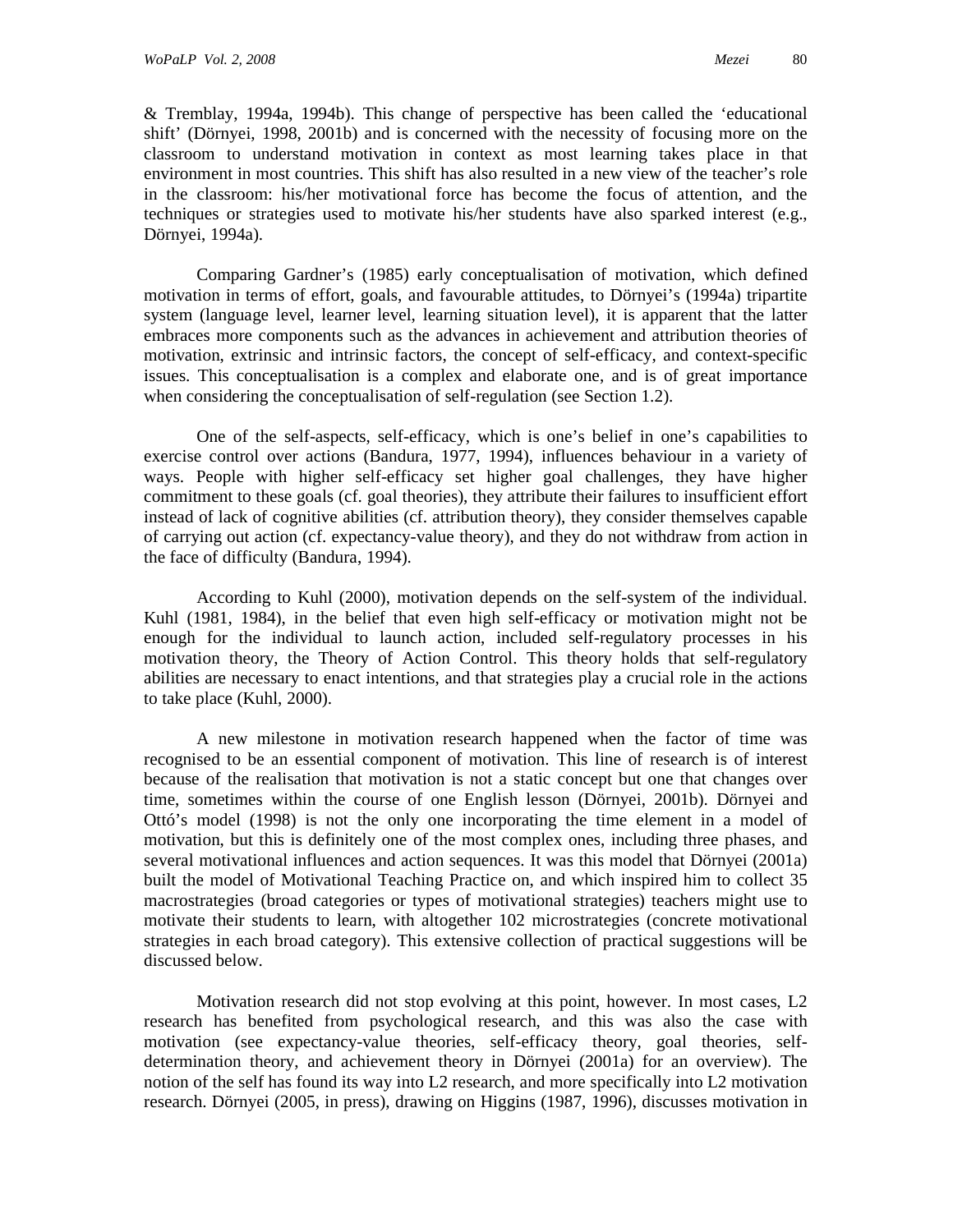terms of the possible, ideal and ought-to selves. He proposes the L2 Motivational Self System, which comprises the Ideal L2 Self, the Ought-to L2 Self, and L2 Learning Experience, and which explains motivation by closing the gap between one's actual and ideal self (Csizér & Kormos, in press; Kormos & Csizér, in press). In this respect, this model can be considered "a model of self-regulation" since it can explain motivation in terms of goals (the ideal self), monitoring (the discrepancy between the actual and the ideal self), and choices (reactions, decisions as to how to refine goals, and planning). These elements are viewed as the phases of self-regulation (Pintrich, 2000).

### **1.2 Motivation and self-regulation**

Self-regulation and self-regulated learning have no clear-cut definitions across studies (Molnár, 2002a), most probably because it is a multidimensional construct which is difficult to describe (Pintrich, 2000; Dörnyei, 2005). Even the terms and associated derivatives researchers use to label the notion are confusing (Boekaerts, Pintrich, & Zeidner, 2000b) ranging from autonomous learning, to self-planned learning or self-education, even selfefficacy (Hiemstra, 2004). Most definitions define self-regulation as a capability or capacity (e.g., Lemos, 1999; Molnár, 2002a; Réthy, 2003), or as a process (e.g., Pintrich, 2000; Hoban & Hoban, 2004). Other interpretations include self-regulation as purposeful learning (Molnár, 2003), strategies (Pintrich, 1999), behaviour (Lemos, 1999), or even an amalgam of "selfgenerated thoughts, feelings and actions" (Zimmerman, 2000, p.14). A broad and a more detailed definition are presented here in order for the reader to be able to compare and contrast different viewpoints. Dörnyei (2005) defines self-regulation broadly as "the degree to which individuals are active participants in their own learning" (p.191). Pintrich's (2000) definition, on the other hand, is more complex, outlining some of the construct's characteristics and building blocks (i.e., phases):

a general working definition of self-regulated learning is that it is an active, constructive process whereby learners set goals for their learning and then attempt to monitor, regulate, and control their cognition, motivation, and behavior, guided and constrained by their goals and the contextual features in the environment. These selfregulatory activities can mediate the relationships between individuals and the context, and their overall achievement (p.453).

In spite of the terminological difficulties and definitional problems, there are a number of common features that can be identified across studies. Pintrich (2000) summarises these common underlying elements of self-regulation along four lines as follows:

- (1) Self-regulated learning is pro-active and constructive, that is, the student is active in the learning process.
- (2) A prerequisite for self-regulated learning is the potential for control. The students are able to monitor the learning process, which is a function of certain individual differences.
- (3) In self-regulated learning there are goals, criteria and standards that help the learner to modify the process of learning if needed.
- (4) Mediators have an important role in self-regulated learning in that they are a link between the learner and outer expectations, and between actual and expected activity.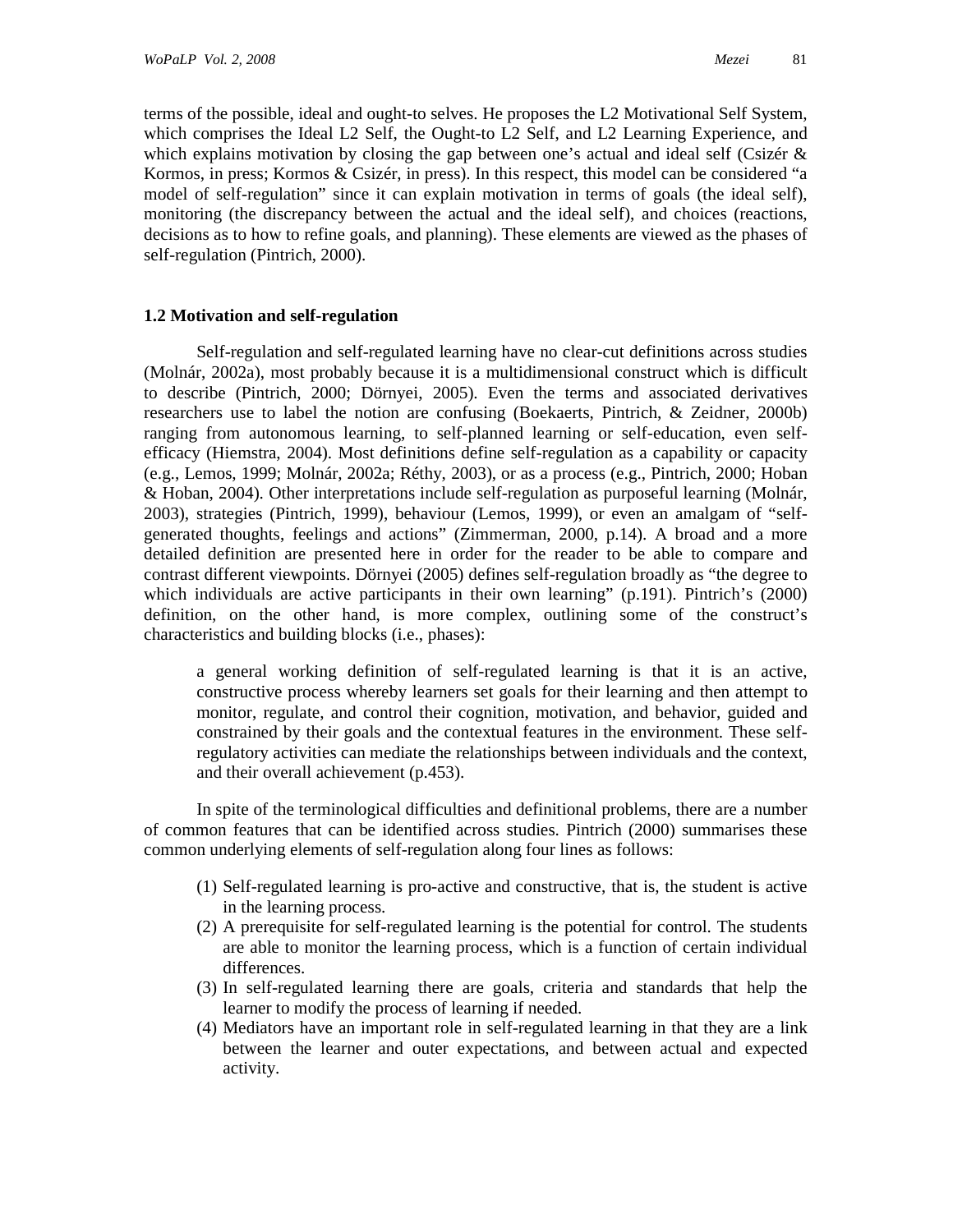Dörnyei (2005) at the same time emphasises that the construct has several dimensions, among which we can find cognitive, metacognitive, motivational, behavioural, and environmental processes. Molnár (2002a) points out that three main lines of research account for these self-regulatory processes: studies emphasising cognitive and metacognitive components, studies emphasising motivational and self- and goal-related issues, and studies emphasising socio-cognitive aspects.

It is also important to see how teachers characterise a self-regulated learner and selfregulated learning in general. These concepts are typically represented along the following lines:

- (1) learning is student-initiated, and the students persistently carry out the task;
- (2) students are autonomous and use efficient learning strategies;
- (3) students are able to reflect on their work;
- (4) self-regulated learners are typically interested in learning, able to set intrinsic and personal goals, realistic about their own knowledge, and love learning (Molnár, 2002a), they are also self-confident, diligent and persistent (Molnár, 2002b). Wolters (1999) adds that self-regulated learners possess a wide range of adaptive motivational beliefs and attitudes, which help them direct and control their learning.

The concept of self-regulation is an important element in teaching since through the characteristics mentioned above teachers can effectively and efficiently affect their learners.

It has been noted by researchers that self-regulation is a human characteristic everyone possesses (Zimmerman, 2000; Molnár, 2002b), but which shows different levels of mastery across individuals (Zimmerman, 2000), thus, in this respect self-regulation is an individual difference factor, but one that can be improved (McKeachie, 2000). According to Winne (1997), self-regulating strategies can be learnt to a varying extent, but students need to be instructed, and they need to be provided with plenty of practice and appropriate feedback in class. Also, self-regulation is usually viewed as a cycle (Pintrich, 2000; Zimmerman, 2000), and it can even be imagined as a continuum (Zimmerman, 2000; Dörnyei, 2005) along which students can be placed at each moment of learning. This way of modelling self-regulation provides an explanation for the phenomenon of "the daily ebb and flow of motivation" (Dörnyei, 2001b, p.16) as well as dysfunctions of self-regulation (Zimmerman, 2000).

#### **1.3 Strategies in language learning**

In discussing language learning strategies and student self-regulation, Dörnyei (2005) points out that there are several inconsistencies and problematic areas in strategy research, especially the way the term strategy itself has contributed to the confusion, but on the whole he concludes that "learning strategies constitute a useful kit for active and conscious learning [and] these strategies pave the way toward greater proficiency, learner autonomy, and selfregulation" (p.195). Language learning strategies are "the techniques or devices a learner may use to acquire knowledge" (Rubin, 1975, p.43), regardless of the fact that researchers might refer to the behavioural or the mental nature of learning strategies (or both), whether they count as strategies or an approach, or how consciously they are used (Ellis, 1994). Undoing the confusion is not the aim of this paper, but learning strategies are nevertheless an important aspect of the teaching-learning process. In this section, therefore, not only learning strategies but also motivational and self-motivational strategies will be briefly reviewed.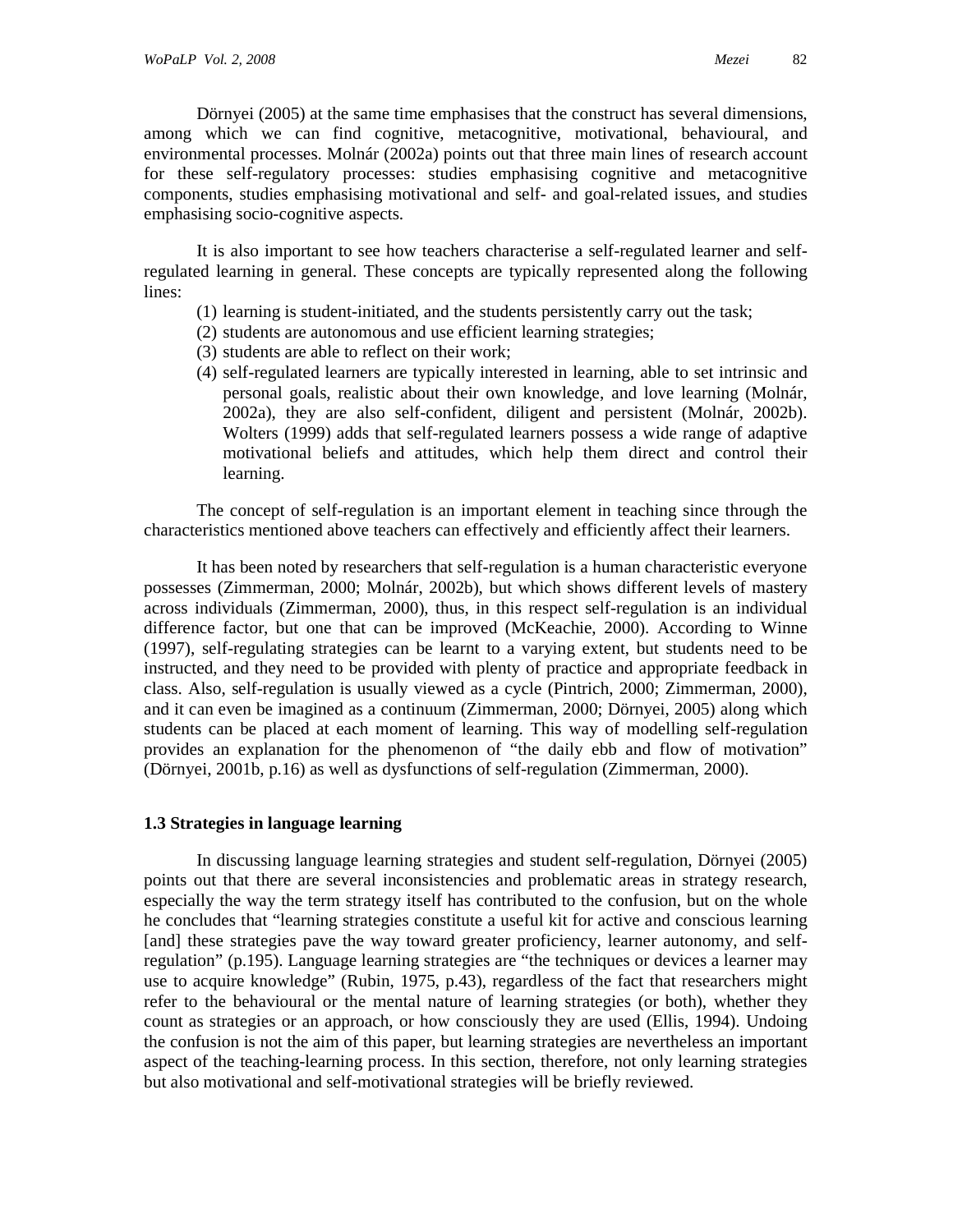In the 1970s, the good language learner studies (Rubin, 1975; Stern, 1975; Naiman, Fröhlich, Stern, & Todesco, 1978) gave rise to language learning strategy research because it seemed likely that there might be techniques or strategies used by better language learners to facilitate or help the language learning process, and these were hypothesised to be teachable to 'poor language learners' (Rubin, 1975). Different taxonomies have been published out of which those of O'Malley and Chamot's and Oxford's are the most important (Ellis, 1994). O'Malley and Chamot (1990) distinguish metacognitive, cognitive, and social/affective strategies, while Oxford (1990) differentiates between memory, cognitive, compensation, metacognitive, affective, and social strategies. Learning strategies are said to have a "mediating role" between learner factors and learner outcome (Ellis, 1994, p.529). According to Dörnyei (2005), the term self-regulation has replaced learning strategy research, which can be justified on the basis of the difficulty to conceive of learning strategies. He also points out that learning strategies, and what researchers call strategies or techniques in general, are only "surface manifestations" (p.195) of a complex issue which is now known as self-regulation. If we consider the various groups O'Malley and Chamot (1990) and Oxford (1990) created, however, more or less the same dimensions are envisaged as was described above in connection with self-regulation: (i) cognitive and metacognitive, (ii) motivational, self- and goal-related, and (iii) socio-cognitive studies (Molnár, 2002a). This shift has allowed researchers to investigate motivational and self-regulatory issues from a broader perspective, and also allows for a cross-disciplinary investigation (Dörnyei, 2005; Boekaerts, Pintrich, & Zeidner, 2000a).

Let us now turn to motivational and self-motivational strategies. Motivational strategies "refer to those motivational influences that are consciously exerted to achieve some systematic and enduring positive effect" (Dörnyei, 2001a, p.28). Motivational strategy research gained its first insights at the turn of the 1980s and 1990s. The so-called educational shift (Crookes & Schmidt, 1991) opened up the way towards more situation-specific research breaking with the social-psychological paradigm. Not denying past research, scholars started to focus more on the classroom and the events taking place there. Gardner's (1985) conceptualisation of motivation was no longer seen as the only way to conceive of motivation. The everyday reality of the classroom seemed to include a host of variables quantitative research had had to ignore before. Lists of advice on how to motivate learners appeared, and research results indicated practical techniques practising teachers could use (see, for instance, Brophy, 1987; Jones & Jones, 1990; and Good & Brophy, 1994). Dörnyei's (1994a) tripartite system of motivation and the resulting motivational strategies were mentioned in Section 1.1. The most comprehensive work related to motivational strategies is that of Dörnyei (2001a), who, on the basis of the process model of motivation (Dörnyei & Ottó, 1998), created the model of Motivational Teaching Practice. This four-phase cycle consists of the following stages: creating basic motivational conditions, generating initial motivation, maintaining and protecting motivation, and encouraging positive retrospective self-evaluation (Dörnyei, 2001a, p.29). The 102 corresponding strategies are an exhaustive list of advice, but one that is to be implemented step by step to become a "good enough motivator" (p.136).

Dörnyei and Csizér's (1998) empirical study also deserves to be mentioned. They conducted a nationwide study to investigate how useful teachers think different motivational strategies are and how frequently they use these strategies. The end result was the "Ten commandments" for motivating language learners. This study shed light on several important issues, one of which is that "no motivational strategy has absolute and general value" (Dörnyei & Csizér, 1998, p.224). Zimmerman (2000) and Dörnyei (2001a) have also pointed this out. Dörnyei and Csizér (1998) also found that goal-related issues are somewhat neglected in the classroom despite the fact that the importance of this issue is stressed in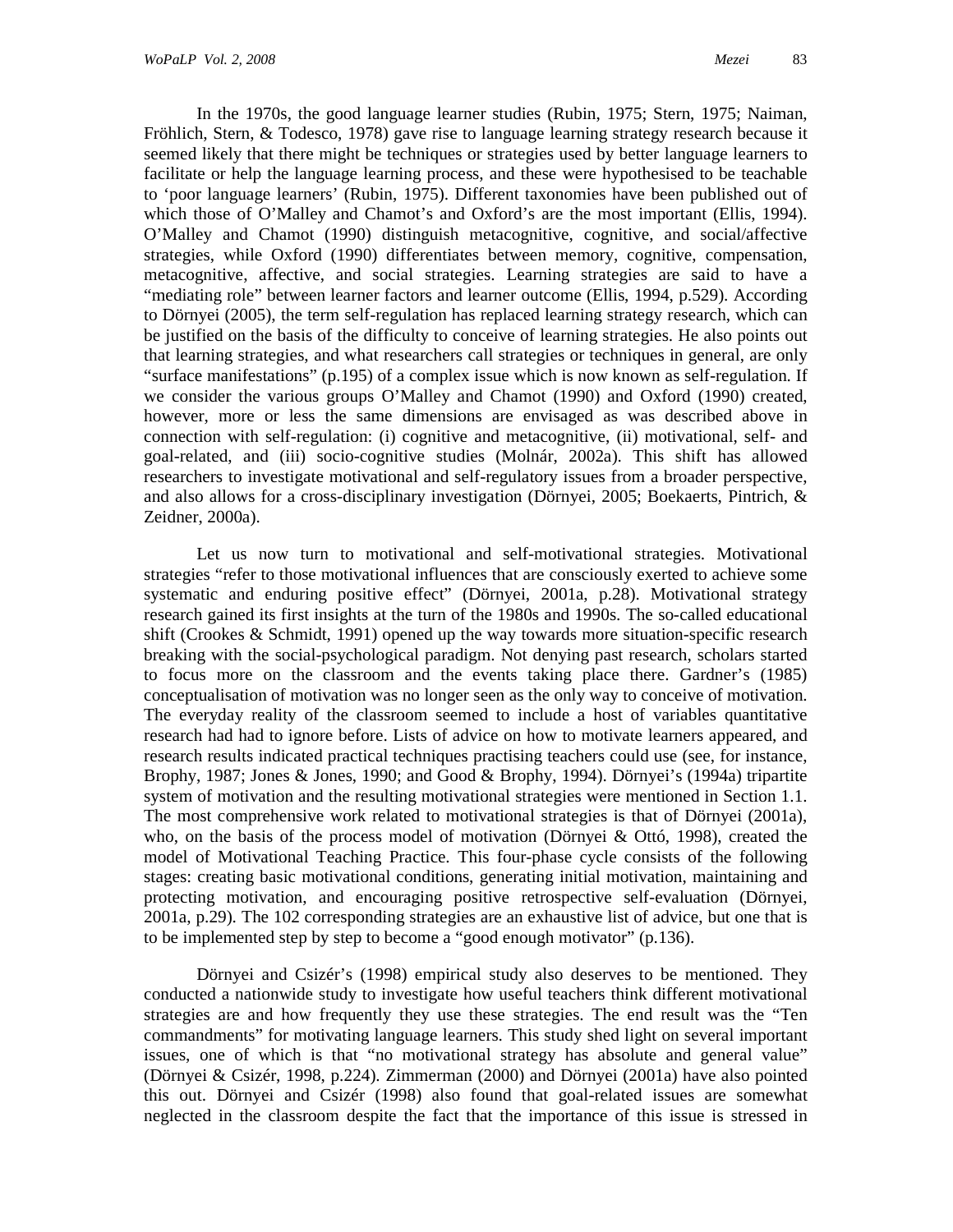studies about self-regulation (e.g., Lemos, 1999; Pintrich, 2000). The replication of the Dörnyei and Csizér (1998) study (Cheng & Dörnyei, 2007) has sadly stated the same about goals.

The paradigm shift and Dörnyei's model (2001a) have both contributed to a more profound understanding of everyday classroom events. They have also allowed us to gain a deeper insight into the practice of teaching and thus help us conceptualise what a motivating teacher is like. It is not only the teacher's side, however, that is of importance when investigating motivation and motivating students to learn. Recent research has started to emphasise the importance of self-motivating strategies (Dörnyei, 2005), which are also part of Dörnyei's (2001a) Motivational Teaching Practice. This is in line with research on the selfregulatory processes mentioned above because they both emphasise that it is the student who is responsible for his/her own learning in the first place. Dörnyei (2001a) divides selfmotivating strategies into five categories, namely: commitment control strategies, metacognitive control strategies, satiation control strategies, emotion control strategies, and environmental control strategies, while Wolters (1999), on the basis of factor analytical results, mentions interest enhancement, performance self-talk, self-consequating, mastery self-talk, and environmental control as part of motivational regulation and at the same time predictors of the use of learning strategies. Pintrich (2000) gives an overview of strategies to control motivation and affect, while Réthy (2003) considers how the learning environment can affect language learning motivation, and, closely linked to motivation and self-regulation, what the key concepts of quality teaching are.

## **1.4 Summary**

To summarise the complex interrelations that characterise motivation and selfregulation, and also the stages of the process of self-regulated learning, I adapted Pintrich's (2000, p.454) conceptualisation to illustrate the point. Table 1 shows the areas for regulation and the phases through which self-regulation is realised.

|                  | Areas for regulation   |                             |                    |                   |  |
|------------------|------------------------|-----------------------------|--------------------|-------------------|--|
|                  | Cognition              | Motivation/affect Behaviour |                    | Context           |  |
| 1.               | Goal setting           | Goal orientation            | Planning time,     | Perceptions of    |  |
| Forethought,     | Content knowledge      | Efficacy                    | effort, self-      | task and context  |  |
| planning,        | and metacognitive      | judgements                  | observation        |                   |  |
| activation       | knowledge activation   | Interest                    |                    |                   |  |
|                  |                        | activation                  |                    |                   |  |
| 2.               | Metacognitive          | Awareness and               | Awareness and      | Monitoring task   |  |
| Monitoring       | awareness and          | monitoring of               | monitoring of      | and context       |  |
|                  | monitoring of          | motivation and              | effort, time, need | conditions        |  |
|                  | cognition              | affect                      | for help           |                   |  |
| 3.               | Selecting and adapting | Selecting and               | Increase/decrease  | Change/           |  |
| Control          | cognitive strategies   | adapting                    | effort             | renegotiate/leave |  |
|                  |                        | strategies of               | Persist/give up    | task or context   |  |
|                  |                        | motivation and              | Help-seeking       |                   |  |
|                  |                        | affect                      |                    |                   |  |
| $\overline{4}$ . | Cognitive judgements   | Affective                   | Choice             | Evaluation of     |  |
| Reflection       | and attributions       | reactions and               | behaviour          | task and context  |  |
|                  |                        | attributions                |                    |                   |  |

Table 1. Pintrich's (2000) adapted framework of the phases of self-regulated learning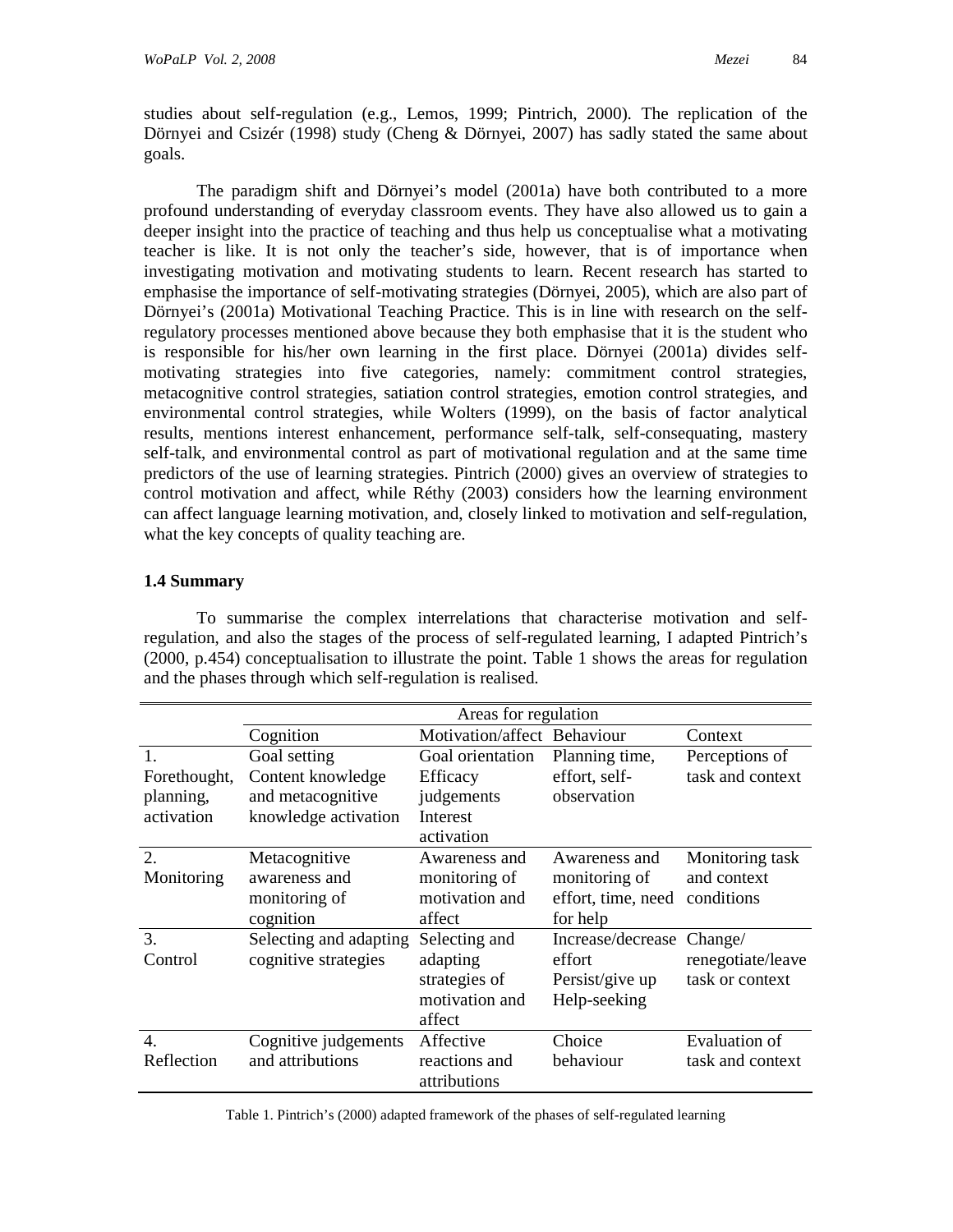As the student is going through the four phases of self-regulation (first column of Table 1), various actions and activities are realised in the different areas of cognition, motivation/affect, behaviour and context (columns 2-5 of Table 1). That is how goals, efficacy beliefs, strategies, etc. shape self-regulated language learning behaviour. Pintrich (2000) highlights that the various phases might come into play in a nonlinear fashion, and that they are not necessarily separable. The cyclical nature of self-regulation is also emphasised, that is, the final phase feeds back to planning, and a new cycle begins.

## **2 Rationale for the research and research questions**

From the brief literature review above, it is clear how complex motivation and selfregulation research is, and how intricately interwoven relations exist between and within the participants of education, even if only the classroom is considered. What is unquestionable, however, is the fact that there is an increasing need for developing students' self-regulatory strategies and self-regulatory system (Molnár, 2002a, 2003), and also for mapping the Hungarian situation (Molnár, 2002a). Researchers seem to agree that students use selfregulatory strategies by default (Zimmerman, 2000; Molnár, 2002a), which is a good starting point for this study. In Hungary self-regulatory research is in its infancy; mostly questionnaire-based studies have been done (Molnár, 2002b; Réthy, 2003), and classroombased qualitative studies are apparently lacking (an exception is Nikolov's (1999) study about Hungarian pupils). As Pintrich (2000) puts it: "There is a clear need for more descriptive, ethnographic, and observational research on how different features of the context can shape, facilitate, and constrain self-regulated learning" (p.493). It is this realisation that motivates my research, that is, to describe and compare two successful (as judged by the teacher) language learners regarding their self-regulation and self-motivation. The focus is on four aspects: (i) description of the learners' self-regulatory system and self-motivating strategies, (ii) identifying the sources of the strategies, (iii) finding a link between the self-regulatory system (including self-motivating strategies) and the manifestation of its elements (behaviour), and (iv) identifying possible similarities and differences between the learners. To investigate these issues, the following research questions guided the study:

- (1) What strategies do these successful students use to motivate themselves and regulate their own learning?
- (2) What are the sources of these self-motivating strategies?
- (3) How does using these strategies shape the students' language learning?

## **3 Method**

### **3.1 Participants and setting**

The two participants were selected because they are considered to be 'atypical' language learners in the sense that they show above average self-regulatory learning skills (for details see Section 4). An atypical case in qualitative research is advantageous as the given phenomenon can be investigated more thoroughly (Sántha, 2006), and it can contribute to a more comprehensive picture (cf. critical case sampling, Dörnyei, 2007), where the case can be studied from several angles (Sántha, 2006). It should be noted that these students are atypical considering language learners in general, but are thought to represent self-regulating learners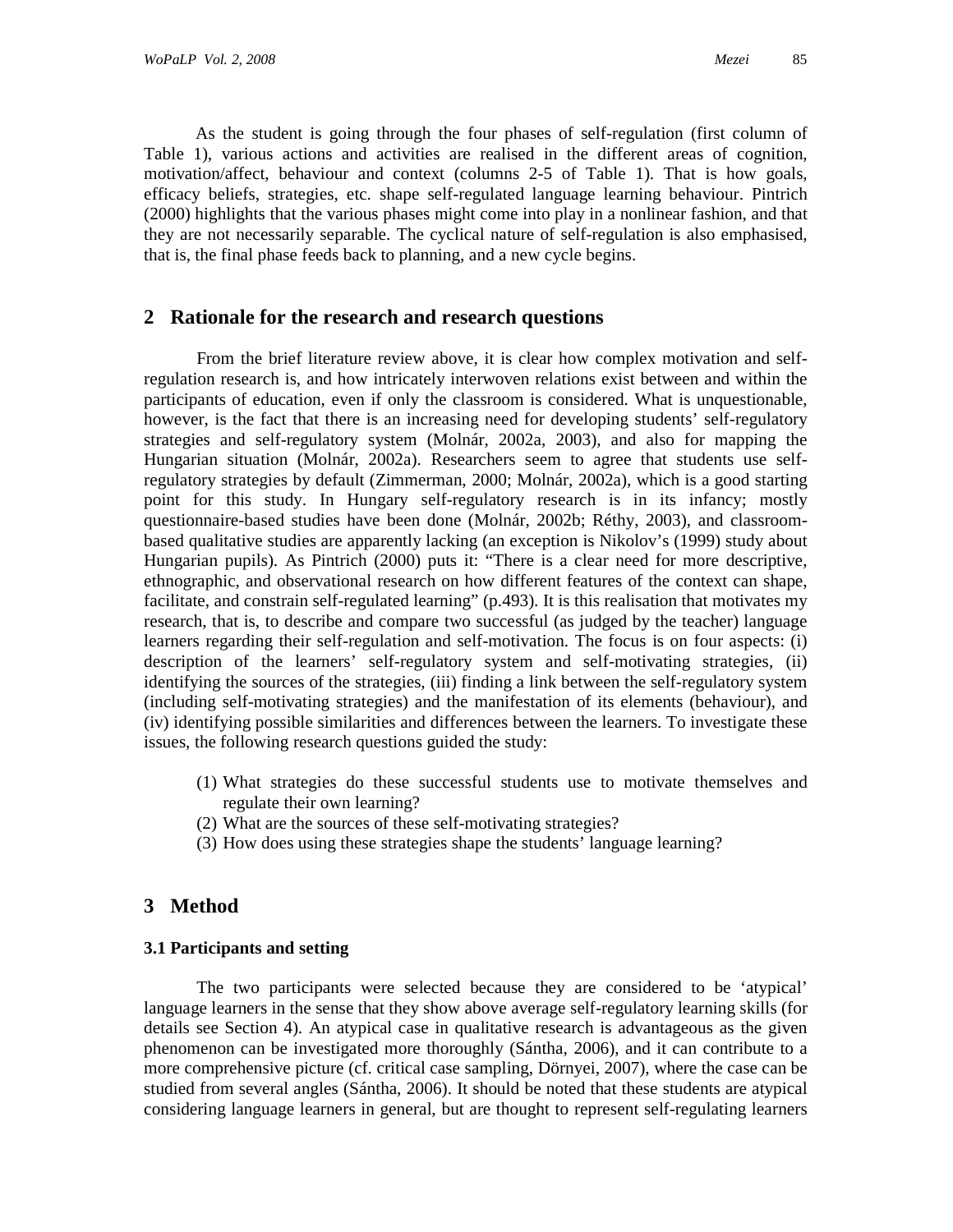appropriately on the basis of how Pintrich (2000) and Molnár (2002a, 2002b) describe selfregulation and self-regulating learners. In addition, they are successful in the sense that – in my judgment as their teacher – they achieve more, and more easily, than average language learners. Selecting these two students was due to convenience too since they are my students. They participate in company English courses, and they work in an environment where English is a tool of understanding and communicating, and thus both contexts can be labelled as 'business English environments'. However, the main reason why they were chosen was that they have characteristics that harmonise with the aims of this study (purposive sampling, Dörnyei, 2007). The researcher's being part of the context where the research takes place is common, more and more accepted, and cannot be considered a flaw as it does not bias the results (Szokolszky, 2004).

László (pseudonym) is a 29-year-old logistics assistant at a multinational company in Budapest. Earlier he had learnt English in secondary school for two years but had practically lost his knowledge by the time he started English again in summer 2006. I have been teaching him since June 2006 in a group of two people. He is very much interested in English and learning English, comes to the lessons with pleasure, asks questions, is not afraid of failure, grabs every opportunity to learn new words (sport broadcasts, films, etc.), does his homework, and seems to have an overall positive attitude towards the language (cf. good language learner studies, Rubin, 1975; Stern, 1975, and Csizér & Kormos, in press; Kormos & Csizér, in press). However, he primarily needs English for his work (instrumental reasons). He is now at a lower intermediate level (when we started, the group was labelled beginner). We have two double lessons a week. Originally we started with one double lesson but the students asked for the number of lessons to be raised.

Betti (pseudonym) is 27 years old and works for a bank as a relationship manager in Budapest. I have been teaching her in a group of two for one year. She has been learning English for approximately ten years and spent a significant period of time in the US. At one time her German was better since she had attended a special grammar school where she had learnt German intensively, and she had even preferred German to English. The time spent in the United States changed this, and now she likes English very much. Recently she started to attend German classes again. Due to her stay abroad, her English is at a very high level: her pronunciation and communication skills are excellent, and her vocabulary is wide. Not surprisingly, it is grammar where she needs more practice, but her ability in this area is appropriate for the level (upper intermediate). In class she likes to practise the language areas in which she, in her opinion, lags behind, and at the same time she likes to keep the class 'light', that is, having a chat about issues unrelated to business is welcome when she is tired or has had enough of work. She likes the classes, but tends to skip them for work-related and sometimes personal reasons. Unlike László, Betti has rather more intrinsic reasons for learning the language: she likes it, and likes learning it for the sake of the language. However, her secondary reason is somewhat pragmatic, namely, to be able to communicate effectively and smoothly like a native speaker according to her sense.

The two learners can be characterised on the basis of the data gained from the motivational/attitudinal questionnaire (see Section 3.2.3 and Appendices C and D). They show striking similarities in their motivational and attitudinal disposition in the case of four scales: vitality of the language community (both students 4.5 points in the case of the United Kingdom, and 5 points in the case of the United States), interest in the L2 culture (4.5 points for László and 5 points for Betti in the case of the United Kingdom, and 5 points in the case of the United States for both students), milieu (5 points for László and 4.75 points for Betti), and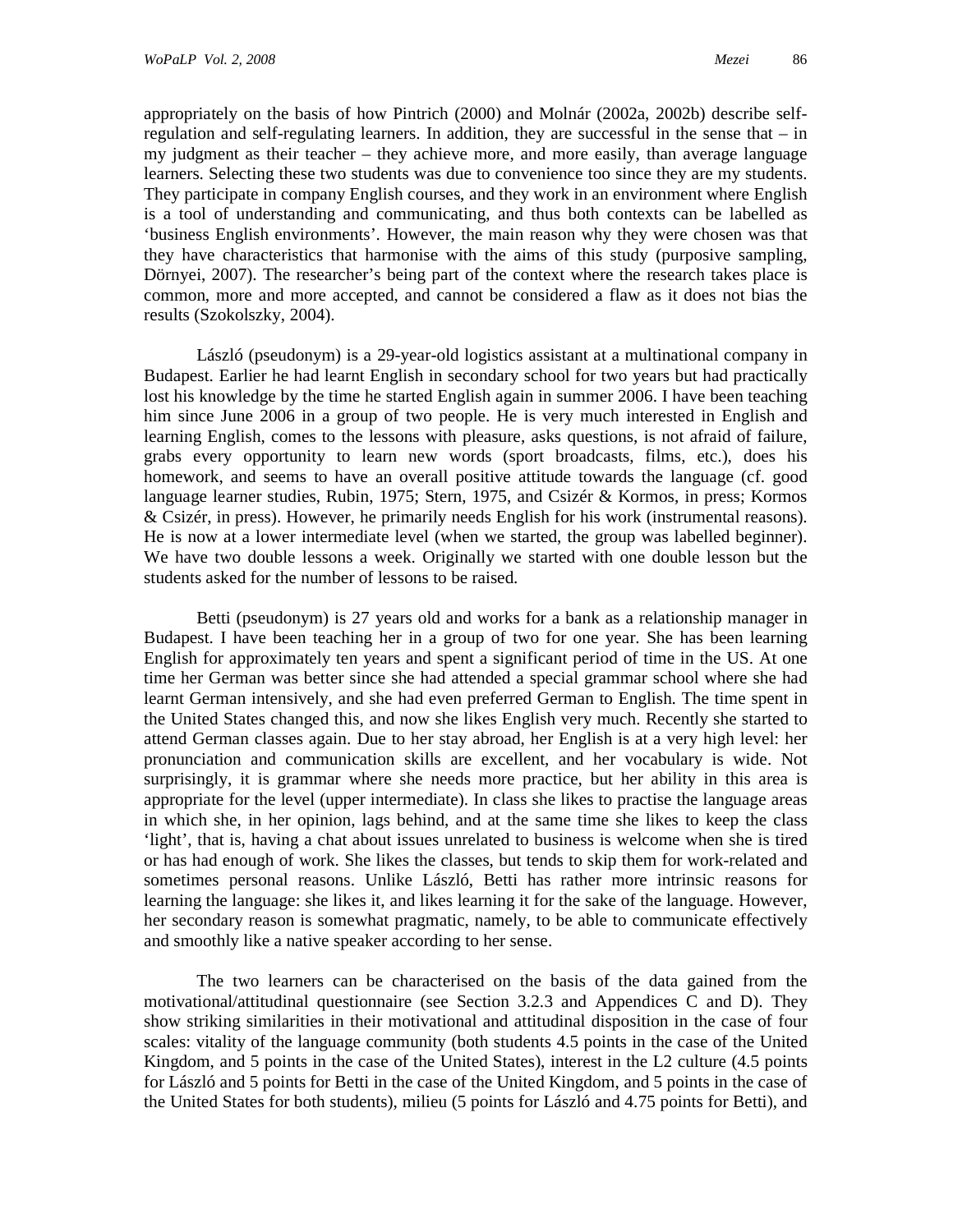linguistic self-confidence (4.33 points for both students). They differ though in their attitudes to native speakers. László consistently scored lower points on the integrativeness scale (2 points as opposed to Betti's 5 points), and the attitude towards native speakers scale (3.33 points vs. 4 points in the case of the United Kingdom, and 1 vs. 4.33 points in the case of the United States). The difference in integrativeness can be explained with the help of Dörnyei's (2005, in press) L2 Motivational Self System, which holds that the Ideal Self does not necessarily comprise an identification aspect with a given language community (cf. global English). The differences in attitudes towards native speakers, on the other hand, might originate from differences in personality and life experiences in the sense that László has never spent a longer period of time abroad, while Betti has. The 0.75 point difference in the case of instrumentality (4.25 points for László and 5 points for Betti), however, cannot be accounted for on the basis of a sole questionnaire. László's need for a good command of English is more pressing, still, he is the one who scored lower on this scale, which, in fact, can be considered high enough. This issue would require further qualitative investigation to reveal hidden reasons. The English version of the motivational/attitudinal questionnaire can be found in Appendix C, while the results are presented in Appendix D.

#### **3.2 Instruments and data analysis**

#### 3.2.1 Interview with the students

In this study the way students regulate their learning and also the strategies the students apply are in focus; therefore, the interview was the main instrument in order to gain an insight through the students' own words. A list of questions, which Patton (2002) calls an interview guide, was devised on the basis of the literature, and also the participants' context was taken into consideration. The main source of the interview guide was Pintrich's Motivated Strategies for Learning Questionnaire (MSLQ, Pintrich & De Groot, 1990). The three motivational factors (self-efficacy, intrinsic value and test anxiety) and the two cognitive scales (cognitive strategy use and self-regulation) they identified served as the basis for the questions, which were first worded and ordered on an intuitive basis. After this stage, an expert was consulted, who gave useful advice as to how to change certain questions to enhance efficiency. The first interview also helped to refine the guide for the second round and only slight wording changes were made in order to elicit information more easily. The first interview conducted with the advanced level student lasted 36 minutes, while the second one with the pre-intermediate level student lasted 41 minutes. Both interviews were carried out in Hungarian and covered the following main issues: perceived language competence, way of learning and preparing for tests, sources the students draw on to learn English, and future plans to learn English (see Appendix A for the interview guide).

The interview was the main instrument used in this study. However, only self-report data could be obtained to account for the students' behaviour in terms of self-motivation and self-regulation in the interview. To balance out this weakness, and to strengthen validity, the classmate was asked about the students in each case and observations were made (see below).

#### 3.2.2 Questionnaire to the students' group mates

An invaluable insight into the English learning habits, processes and sources of the participants was expected from group mates. For organisational and personal reasons, an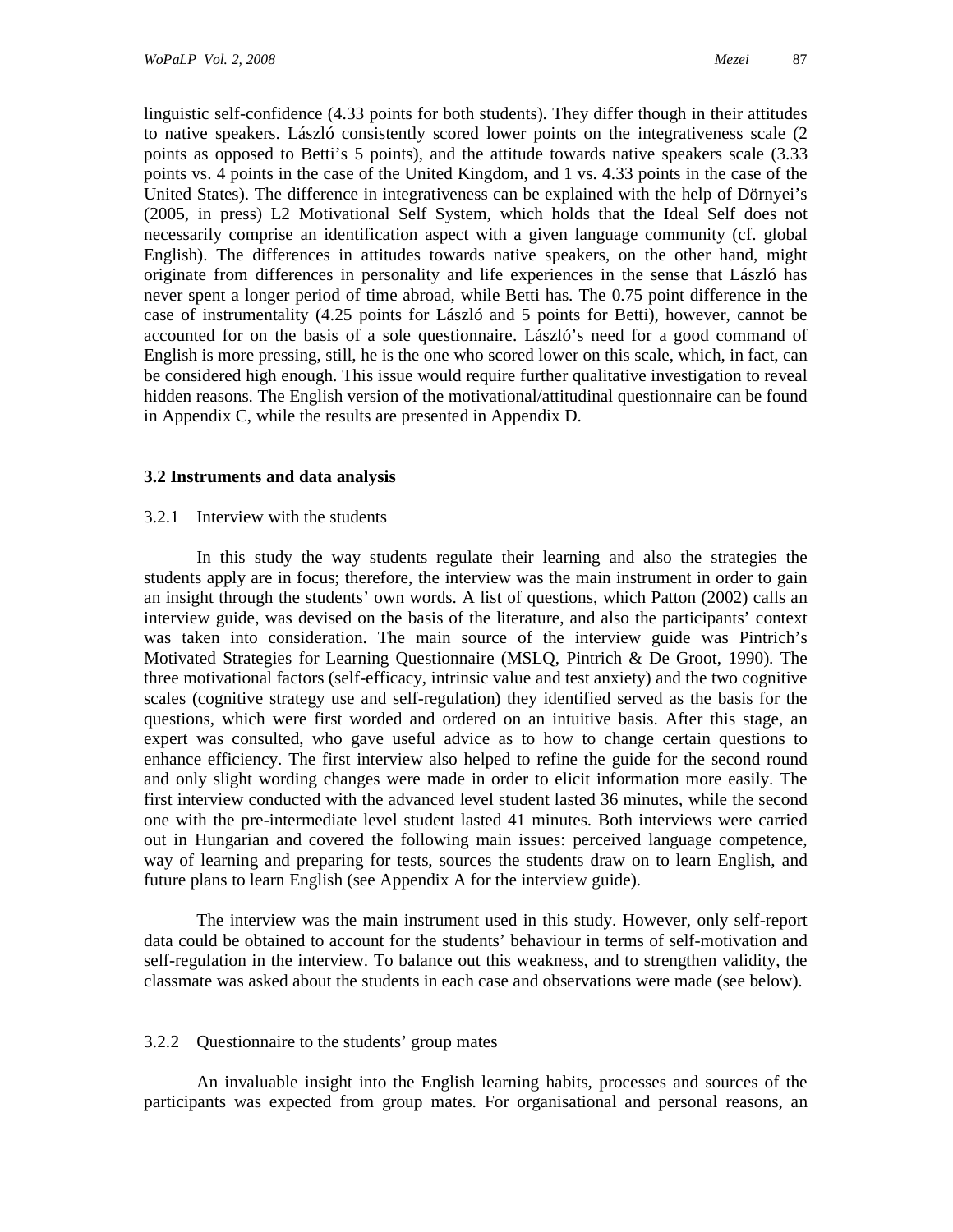interview was not possible in either case, but the group mates agreed to write down their opinion. As a matter of fact this instrument could not yield as much and as rich data as an interview would have provided but it contributed to the understanding of the processes in question nevertheless.

The questions drew on four sources: (i) the MSLQ as referred to in the previous section, (ii) the student interviews, (iii) the literature review, and (iv) the researcher's intuition. The questions concern the English language knowledge of the main participants, that of the respondents (that is, the classmates, who filled in this instrument), a comparison between them, a question about the attitude of the main participants and the possible source of their knowledge. The five questions were introduced with a short presentation of the project, and anonymity and confidentiality were guaranteed on several occasions. The questionnaire was in Hungarian. (See Appendix B for the questions.)

### 3.2.3 Motivational/attitudinal questionnaire

The motivational/attitudinal questionnaire is a standardised and validated instrument in the Hungarian context (Dörnyei, 2001b). Although it was used in studies in a secondary school environment for a large number of students for statistical purposes, it seemed suitable for use in this study for orientation, that is, to gain an approximate picture about the participants' motivational and attitudinal disposition. Only the first two sections were used: the first one is a 5-point Likert-type scale about five target languages (German, French, Russian, English and Italian) consisting of 14 questions, and the second section is about six target cultures, which are the same as the languages above, but the United Kingdom and the United States are separated. This part consists of 14 questions using a 5-point Likert-type scale. There are eight further questions about issues not related to languages and cultures per se. Seven scales were aggregated: integrativeness, instrumentality, attitudes towards native speakers, vitality of the language community, interest in the L2 culture, milieu, and linguistic self-confidence. It must be stressed again here that this questionnaire was used for orientation only. The questionnaire was administered in Hungarian. Its English version can be found in Appendix C, while the results are summarised in Appendix D.

### 3.2.4 Observation

The purpose of the observation was twofold. One reason was 'traditional', that is, prolonged observation is advised for qualitative researchers (e.g., Golnhofer, 2001; Dörnyei, 2007), and this requirement was met since at the time of the research I had been teaching these students for more than one year. A secondary reason was to 'replace' the teacher interview. As the researcher-observer and the teacher were the same in this project (c.f. participant observation in Dörnyei, 2007), no interview was available with the teacher. Prolonged observation, however, ensured rich data. No systematic researcher diary was kept but notes about the students' behaviour, learning strategies used and quotes were taken on a regular basis, and a general overview was gained. This also allowed for a richer description of the participants and a more profound understanding of their actions and behaviour. The data gained with the help of this instrument was used to support results from the other instruments.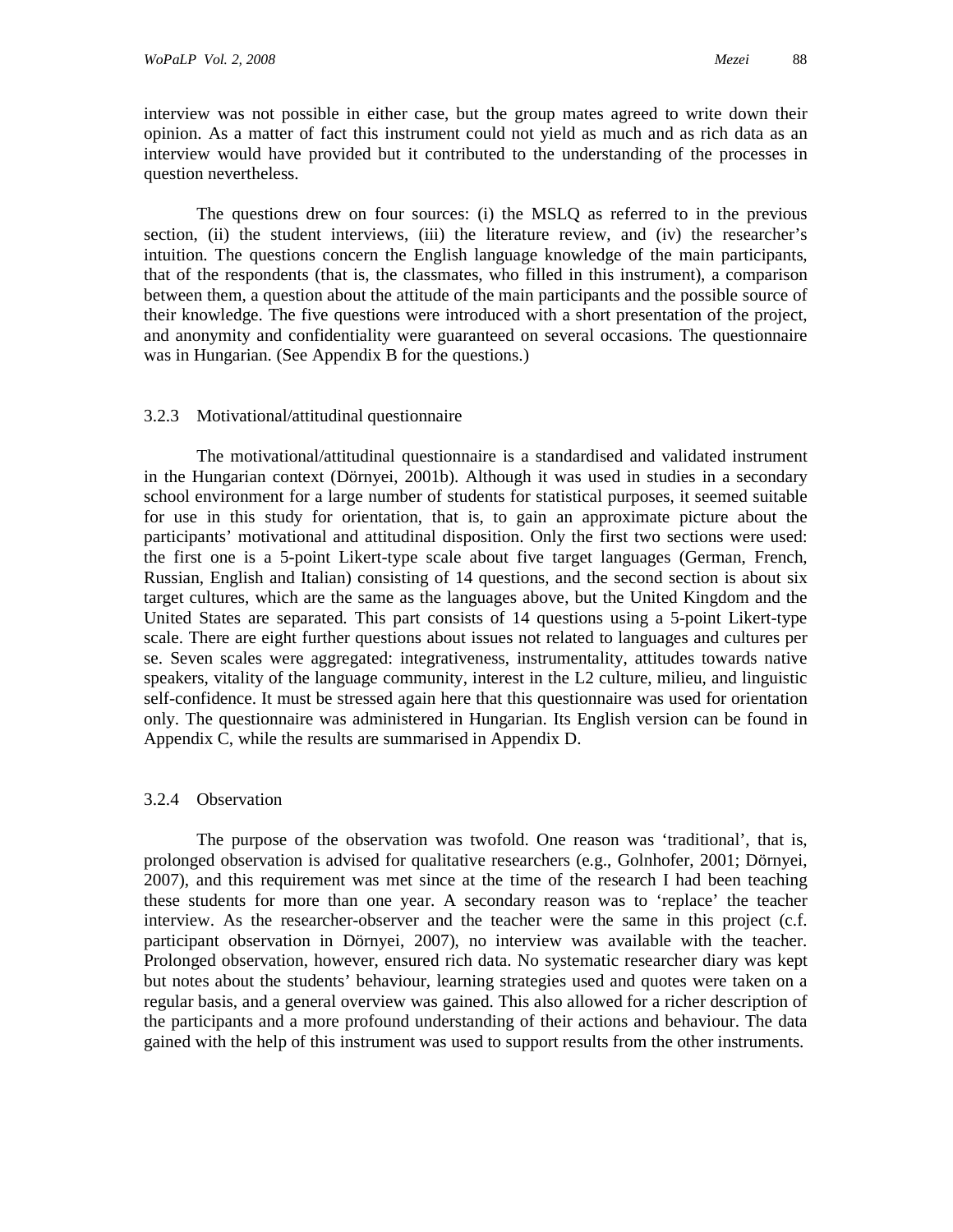## 3.2.5 Data analysis

Data were gained from student interviews, group mate questionnaires with open-ended questions, a motivational/attitudinal questionnaire and observation. Data triangulation was thus ensured (Szabolcs, 2001; Szokolszky, 2004). For analysing the data, Molnár's (2002a) framework, which was discussed in Section 1.2, was adapted. It can be seen in Table 2, along with the sources of data which can help answer the questions.

| <b>Aspect of self-regulation</b>                        | <b>Evidence from</b>                |
|---------------------------------------------------------|-------------------------------------|
| 1. Is learning student-initiated? Does the student know | Interview, observation              |
| what he/she should do to become more efficient?         |                                     |
| 2. Is the student autonomous? Does he/she find          | Interview                           |
| (efficient) learning strategies?                        |                                     |
| 3. Does the student reflect on his/her learning? Is     | Interview                           |
| he/she aware of his/her knowledge/level?                |                                     |
| 4. Is the student interested in learning? Does he/she   | Interview, motivational/attitudinal |
| have intrinsic goals?                                   | questionnaire, observation          |
|                                                         | Interview, group mates' opinion,    |
| 5. Is the student realistic? Self-confident? Diligent?  | motivational/attitudinal            |
| Persistent?                                             | questionnaire                       |

Table 2. Molnár's (2002a) adapted framework for data analysis, and the sources of data to answer the questions

The information that can be gained from answering the questions in Table 2 can shed light on the participants' self-regulatory system (research question 1). The sources of these strategies are various, which is something the students talked about in the interview (research question 2). Observation is of help when analysing how the system and the strategies affect language learning behaviour (research question 3). The constant comparative method, as suggested by Maykut and Morehouse (1994), was used to further analyse data. With the help of this technique, categories can be established on reading the interviews thoroughly and several times. Emerging categories can be added and previous categories can be merged if necessary. Categorising data ends when re-reading leads to no more changes in the categories, which cover the raw interview data.

## **4 Results and discussion**

In this section, a thick description of the language learners will be provided in order to answer the research questions. Thus, the way the students self-regulate their learning, the source of self-regulating strategies, and also their language learning shaped by these strategies will be described.

## **4.1 Self-regulation**

In this section the strategies László and Betti used in learning English will be described with the help of Molnár's (2002a) adapted framework (see Table 2) along with how they regulate their English learning behaviour.

*1. Learning is self-initiated and the student knows what to do and how to do it in order to become more efficient*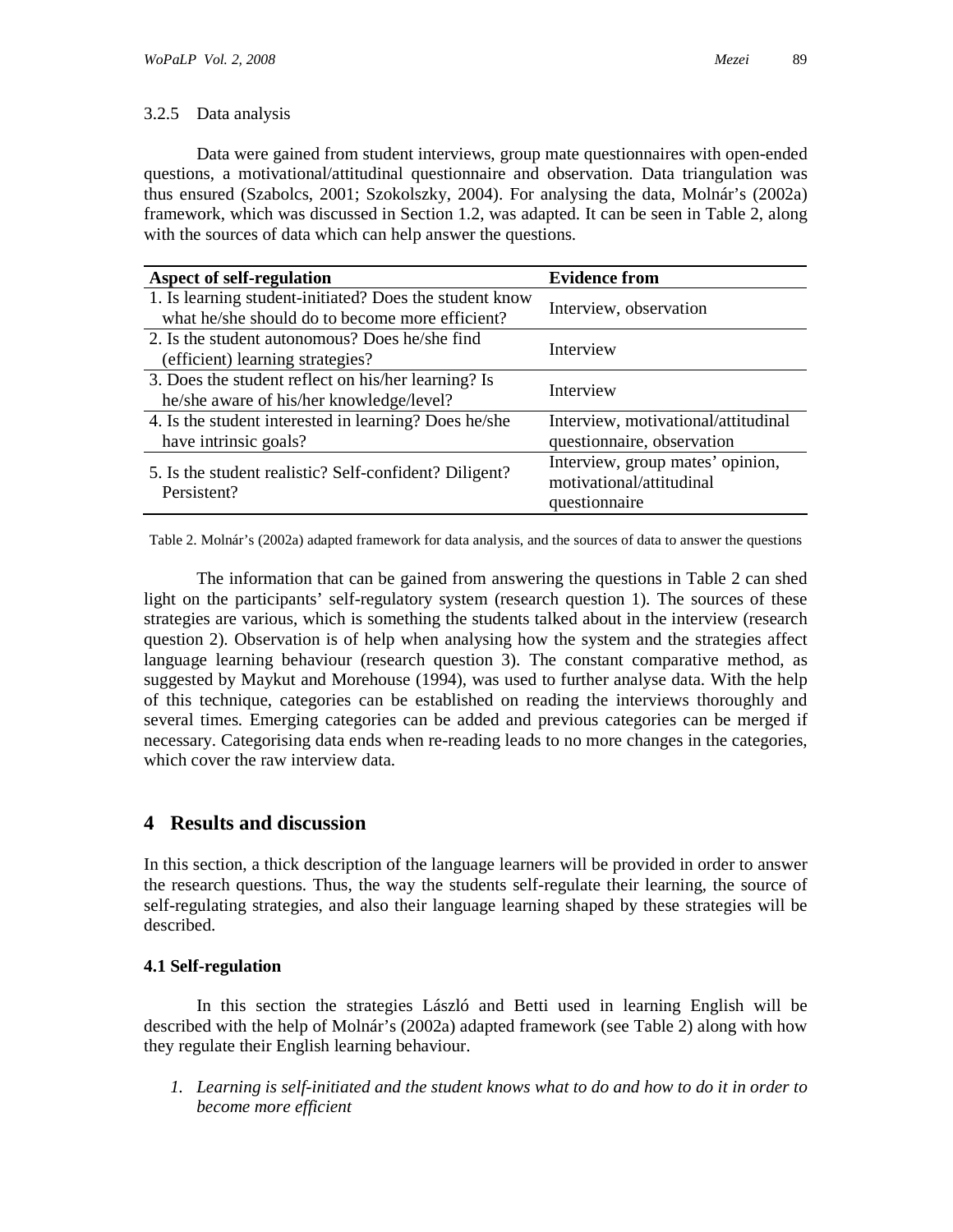The fact that adults are not forced into a language learning situation is a good indicator of whether their learning a language is self-initiated or not. The two participants both mentioned in the interviews that they were learning for themselves and they were not forced to be in the English class: László said, "I do it for myself.", while Betti stated, "This class is for me." László's case, as he is not a fluent communicator yet, is slightly different in that he has an external pressure as well, namely, that sooner or later he will need to demonstrate that he has improved quite a lot. During the interview this issue kept recurring ("I should be able to speak here", "I don't know how soon the big boss wants results. He didn't know I didn't speak English", etc.).

Betti clearly expressed her view about efficiency: "[the class the way it is] is much more efficient this way." In addition, she was clear as to what she should do to become more efficient: "I know learning would be much more efficient if I could sit down to study at the weekend." She contemplated the issue for longer, and she had a ready answer as to how to organise learning:

I would like to prepare [for the tests] like I will sit down at home, revise the tasks, and yes, I need to cram a bit, learn the words, it's like going back to secondary school. I'm sure it would be easier to learn smaller amounts … so I will try to sit down and study regularly.

The fact that they attend an English course at their company was definitely selfinitiated in both cases, the way they study at home is according to their wishes, and Betti seems to be more knowledgeable as to what to do to become more efficient. This was also visible in László's replies of "I don't know" to various questions in the interview, which occurred far more often than for Betti.

### *2. The student is autonomous and finds (efficient) learning strategies*

The students talked about what they do and how they do it when learning or preparing for learning throughout the whole interview. Betti was more satisfied with her level and knowledge of English, which might be indicative of her being more proficient. They find various sources they can exploit to learn; these include colleagues, e-mail, TV, films, and clients. (This issue is described in more detail in Section 4.2.)

The question "How do you learn?" in the interview can shed some light on their autonomy. What was common in both interviews regarding this issue is as follows: neither of them reported the ability to cram or sit for long hours and learn words for instance; they need a relaxed environment for studying at home: László feels comfortable with some background noise, and Betti likes to smoke; they first try to do the homework and if they need to, they check their notebook only afterwards; if they understand something quickly, they tend not to deal with it any more; they both need examples rather than rules for better understanding; they do not think there are boring parts in learning English; they are visual types and that is how they can find what they look for in their notebook, so they do not use any special organising principles or keep separate notebooks and a vocabulary book.

What is different, on the other hand, is that László was not forced to learn a language in secondary school and he blames the teacher for this, while Betti achieved a very high level of German in secondary school. Although they have gone through different life experiences, they both realise that a good command of a language is important and they have seized the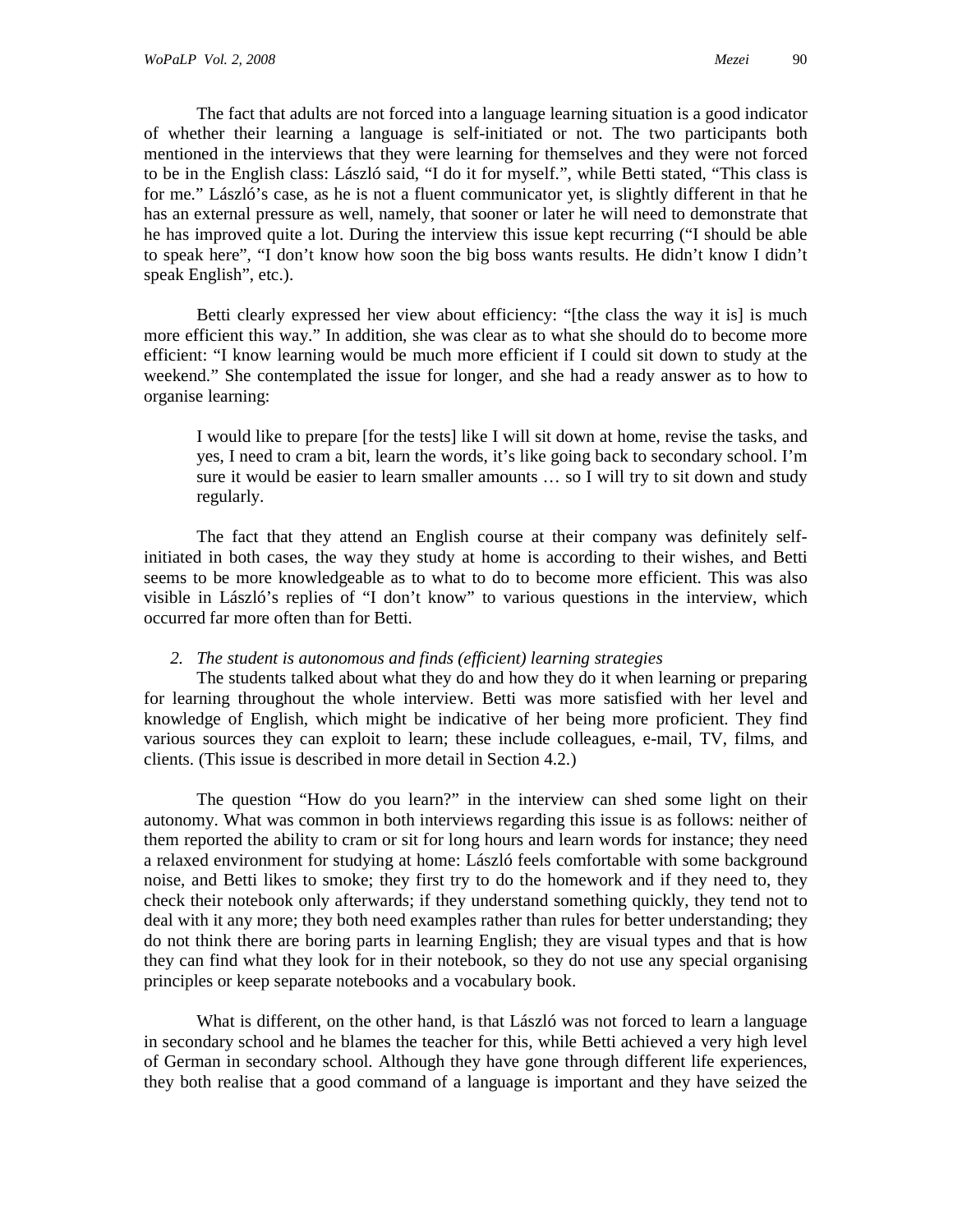-

opportunity to learn English at the company. The strategies they use are detailed in Section 4.2.

#### *3. The student is self-reflective and aware of his/her knowledge*

László talked about what he does with past tests: "I try to understand the mistake. But often I immediately realise what was wrong when you say it … several times it's a sudden realisation." He keeps the tests and checks what was wrong, that is, he analyses his learning process and knowledge. However, he is not realistic about his knowledge. Betti, on the other hand, is perfectly aware of her strengths and weaknesses: "I know very well what [areas] I need to improve". She even gave specific examples: conditionals, and business-related words.

There was one example of László reflecting on language rules and not his own knowledge. As he asked his friend about these, this case will be described in Section 4.2. An example of rehearsal was also present in his account of his preparation for class.

#### *4. The student is interested in learning and has intrinsic goals*

Both students have both intrinsic and extrinsic goals<sup>1</sup>. What is interesting is that on the basis of the overall impression about them through observation, and the motivational/attitudinal questionnaire (cf. Appendix D), it is intrinsic goals that seem to bear more importance, but more instances were found in the interviews of extrinsic, rather than intrinsic aspects, and sometimes a mixture of these. The following quotes give examples of all three variations from the interviews. László gave evidence of extrinsic motivation: "if I learned the job well here and I were good at English, I would find a similar [and good] place with a similar position." He demonstrated intrinsic motivation when he said: "I'm interested in [English]. As I said I would love to deal with [English] all day long for days." Intrinsic and extrinsic motivation can be observed in this quotation: "I do it for myself, and on top of that the company pays for it … I would mess it up for myself [if I didn't come] and if they asked why I didn't know [English] I could say I was here at least." Betti showed extrinsic motivation: "I'd like to take a business English exam;" and intrinsic motivation: "I fell in love with English." Some of these quotes also show how far the students are interested in learning the language.

#### *5. The student is realistic, self-confident, diligent, persistent*

László, the pre-intermediate level learner, is not very realistic about his knowledge, whereas Betti is. László used expressions such as "I'm not at all [satisfied with my knowledge]", "I would like to know everything as soon as possible", "I don't know anything", and so on. Betti said, "[I think my knowledge] is good but there are some problem areas." Classmates supported these opinions: Betti's classmate said, "she's really hardworking and it's not difficult for her because this is almost like her second mother tongue", and László's classmate highlighted "his thirst for knowledge". Also, the interview question about how long they would like to go on learning English reassured me that they are not likely to give up any time soon but would like to carry on as long as possible and as long as they do not judge their English knowledge to be 'good enough.' Their linguistic self-confidence is 4.33 out of 5 in the case of both of them (see Appendix D) according to the motivational/attitudinal questionnaire; this figure is considerably high.

In conclusion, it can be said that these students are self-regulated learners to varying degrees (cf. Winne, 1997; Zimmerman, 2000). However, a pre-intermediate level student is

<sup>&</sup>lt;sup>1</sup> Goal structures and properties are a complex issue, which is reduced to this dichotomy for the sake of simplicity.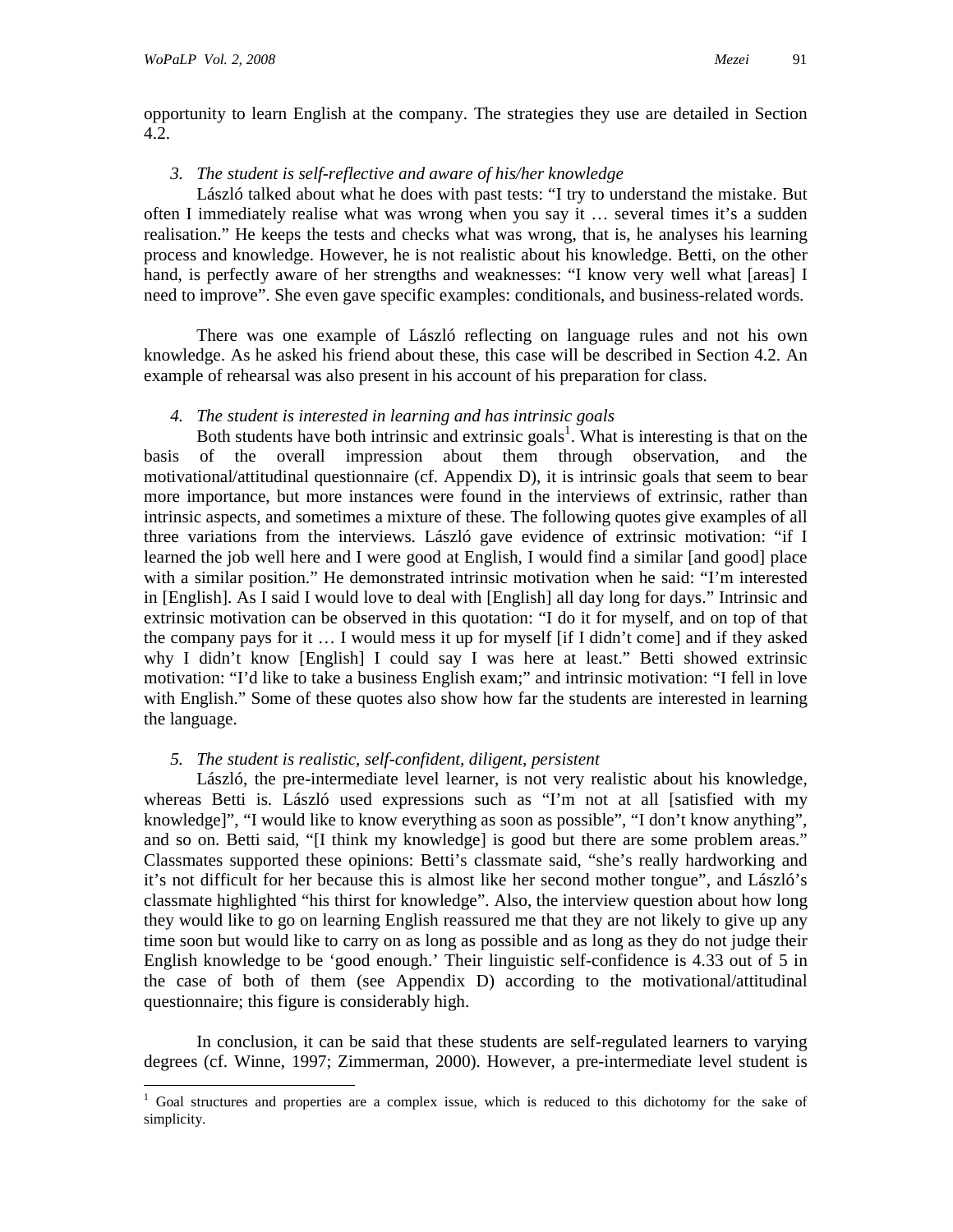not necessarily completely conscious, autonomous and self-regulating in effect. Molnár (2002a) also emphasised that the characteristics she outlined in her article are typical features only, not necessarily characteristic of all self-regulated learners. On the basis of observation and a holistic view in the interviews, Betti, the upper intermediate level learner, is close to complete self-regulation as opposed to László, who is on the way to becoming a fully selfregulated student. In the next section, a more detailed picture of self-regulatory processes and strategies will be developed.

### **4.2 The source of self-regulatory strategies**

Both students use relatively common sources for regulating their language learning behaviour, but it has to be noted that despite the fact that these sources are not unusual in any sense, a wide range of them are at their disposal and they are happy to make use of these sources.

Four sources were mentioned by both learners: colleagues, the internet, a computerbased dictionary, and e-mails. It is very interesting that László mentioned his colleagues as sources in connection with formulaic language. He put it in the following way: "These basic communicative things. They work very well with me, like *you're welcome* … they are very easy for me … nothing extra." Other examples of larger chunks of language he memorised are "Thank you for your cooperation" or "It's done." He recalled the story of how he memorised the latter one:

Well, it has a story, some guy sent a letter [e-mail] from New M. when I had been here for a month, and I should have transferred something somewhere, and I should have written back that I had done it, and L. P. was sitting opposite me, he's left since then, but he spoke English slowly but well, and I: hey, how do you say "megvan" in English? And he said "It's done." And that was that, I replied the e-mail: *Hi, A. It's done.* And that was that.

From time to time when he arrives for class in the morning, he uses a pre-prepared chunk of language to greet me, for instance: "Hi, how are you?" He admitted that he loves using these pieces of language: "and I say *You're welcome* to everyone if they say *Thank you*. And *Pleasure*."

Both students use the internet to look for concrete information, for example Betti checks grammar, or László looks up sports results because they are in English. A computerbased dictionary is of great help for both of them because it is comfortable and at hand. Emails are not surprising sources in today's globalized world: László's case was mentioned above and an interesting story happened to Betti, too. In contact with foreign clients, she realised that some words and expressions are used differently in different countries (e.g., contract vs. agreement), and it happens to her from time to time that she consults colleagues or her boss to learn about unknown vocabulary items. She says that she builds these new words into her mental lexicon, both in English and in Hungarian.

László also mentioned the following sources: music, especially songs, sports events (baseball, ice hockey, etc.), his friend at the company, subtitled films and in general anything that is subtitled. He started to listen to music in the spring and asked me to bring some music to class where we could listen to the songs, translate them and learn some new words. He is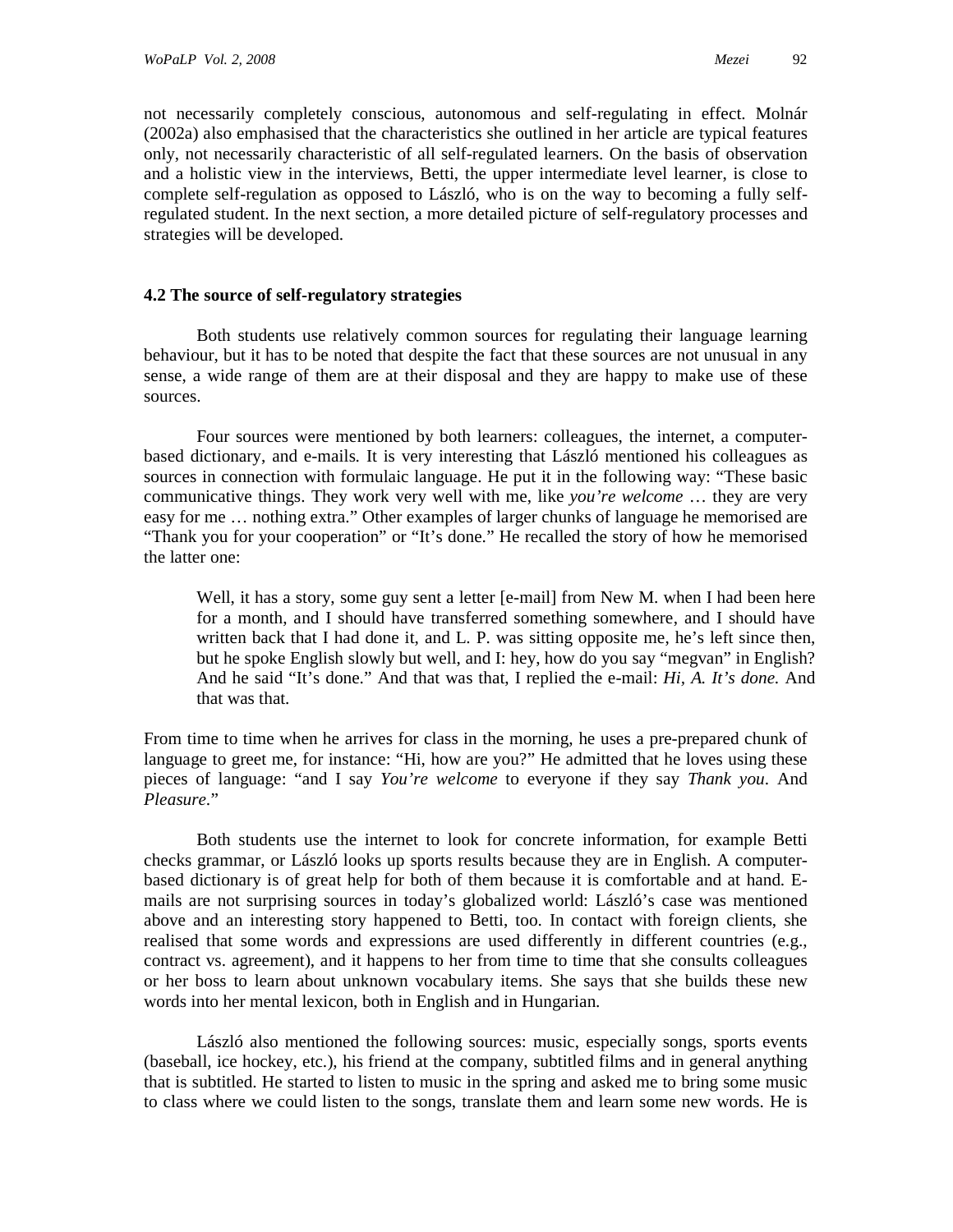most interested in slang and spoken items of English (e.g., *gonna, wanna*). The reason why he can learn new words from sports events is that he loves them and says that "It's easy. During a match. There's not much talk." He also mentioned his attitude towards learning new words in general: "they [the words] stay if I do it with pleasure, like entertainment, then they stay." When asking colleagues about something in English, he differentiates between them and his friend. Colleagues were mentioned above, but with his friend it is different because he really trusts him. There is a routine László practices only with his friend:

Sometimes I come up with a sentence and I try to, mentally, it goes in my head, I'm travelling or something and I try to say it in English. Simple things, don't think of anything extra, and when I get to work, I tell these in English to D., my buddy, and I ask him whether he understood. And he corrects me.

Regarding subtitled films, he admitted that he never writes down new words because that would reduce the entertainment. Rather he concentrates on what is being said: "I try to pay attention and I'm very happy if I understand some words." There is another more curious source which László used. He used to read the signs and writings on BKV (Budapest Transport Ltd.) vehicles regularly but he gave up this habit after I warned him about the potential dangers of incidentally memorising something that is incorrect: "I don't read things any more on the bus because you told me to forget it unless I want to memorise something really stupid."

Betti's additional sources are the following: books, newspapers/magazines, TV, foreign friends, text messages, and clients. She thinks that books and magazines, as well as reading in general are a great source of learning: "Now, after the language exam [intermediate level], I feel very motivated to read English books because I can learn a lot from them." She prefers to watch CNN to BBC as she spent a year in the United States. It is easier for her to understand American English as a matter of fact. Betti is a sociable person, which means that she has several foreign friends she met either abroad or in Hungary, and with whom she regularly keeps in touch. She says she likes 'provoking' situations in which she can speak in English. As she puts it:

I always learnt German and I loved the German language and I never wanted to learn English and when I was in the US, I started English and I fell in love with it. I've always looked for occasions to speak with somebody and it's like this now, I love speaking.

Also, she learns a lot from text messages too and from foreign (i.e., British or American) friends. Sometimes she shares these instances with me in class. One case with clients was mentioned above, and she talks to clients in English on the phone and via telephone conferences quite often. One more interesting form of how Betti learns new words is by way of hearing an intriguing word she later checks in the dictionary.

The students' classmates could partly reinforce the interview data in connection with the resources used. Betti's classmate supported the interview data by stating that she uses emails and native speaker friends as sources of language learning, while László's classmate could only partly identify his sources. He also mentioned TV as a source but not the press in general. As a matter of fact, the classmates cannot list the whole spectrum of these students' resources, which is realistic as much of the learning takes place outside class.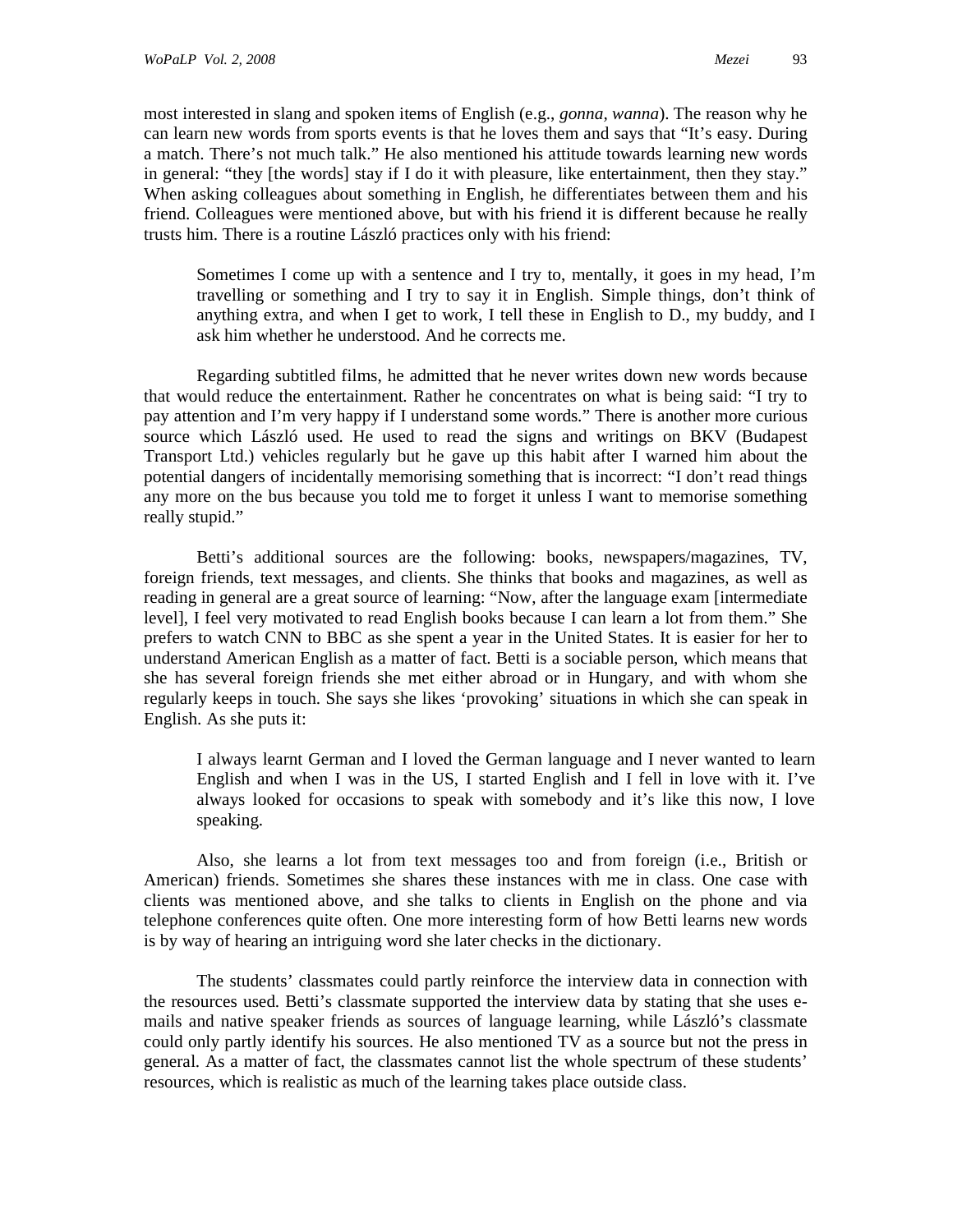Comparing the two students, however, leads to some interesting claims, one of which is that the higher level learner seems to be more aware of the sources she uses, and seems to use them more consciously. Additionally, she is much better at articulating both the sources and the way she exploits them. Of course, this might be due to individual differences, namely that Betti is a good communicator, as was also mentioned by her classmate. In sum, the students use various sources to learn the new language more or less consciously, Betti more actively, László maybe more passively, but what is important is that he does not avoid getting in contact with the language.

### **4.3 Language learning shaped by self-regulation**

Self-regulation does not seem to be a dichotomous concept, rather it can be imagined as a continuum (Zimmerman, 2000), which was shown by describing these students' selfregulated learning. They are going through the steps Zimmerman (2000) hypothesises to be the Developmental Levels of Regulatory Skills (p.29), from observation, through emulation and then self-control, to full self-regulation. The rehearsal strategy László showed is an example of the observation/emulation level. Using adaptive resources to find the meaning of a word with the help of an online dictionary, native friends or comparing and contrasting languages are examples of the self-control level, and paraphrasing in the case of the upper intermediate student can be considered to be on the self-regulation level.

Sections 4.1 and 4.2 showed what steps, techniques or strategies these students take and use to move towards the self-regulatory end of this continuum. The fact that they initiated their learning, they more or less know how to become more efficient language learners, they possess and use strategies to make use of their potential, they have goals, they are more or less realistic about their possibilities in connection with English, and that they are self-confident and persistent all point towards one conclusion: their prospects are very promising. Their behaviour, capacity and learning and self-regulatory strategies all shape them in a positive way: they persist and want to improve their skills.

Zimmerman (2000) also notes that "[n]o self-regulatory strategy will work equally well for all persons, and few, if any, strategies will work optimally for a person on all tasks or occasions" (p.17) (cf. Dörnyei & Csizér (1998) and Section 1.3). This is in line with how Pintrich (2000) describes self-regulated learning: it is dynamic and cyclical (with four phases), but the phases are not necessarily separable or linear. Zimmerman (2000) concludes that "self-regulated individuals must continuously adjust their goals and choice of strategies" (p.17), which is exactly what the two students described in this study are doing.

## **5 Conclusion**

This paper aimed to show how two language learners at different levels of English motivate themselves to learn and regulate their own language learning behaviour. On the basis of the analysis I arrived at the following tentative conclusions:

- The higher-level learner is more conscious about the processes of her learning, and also of how to regulate her learning behaviour.
- The lower-level learner is less realistic about his knowledge, and the whole language learning process seems to be more vague to him.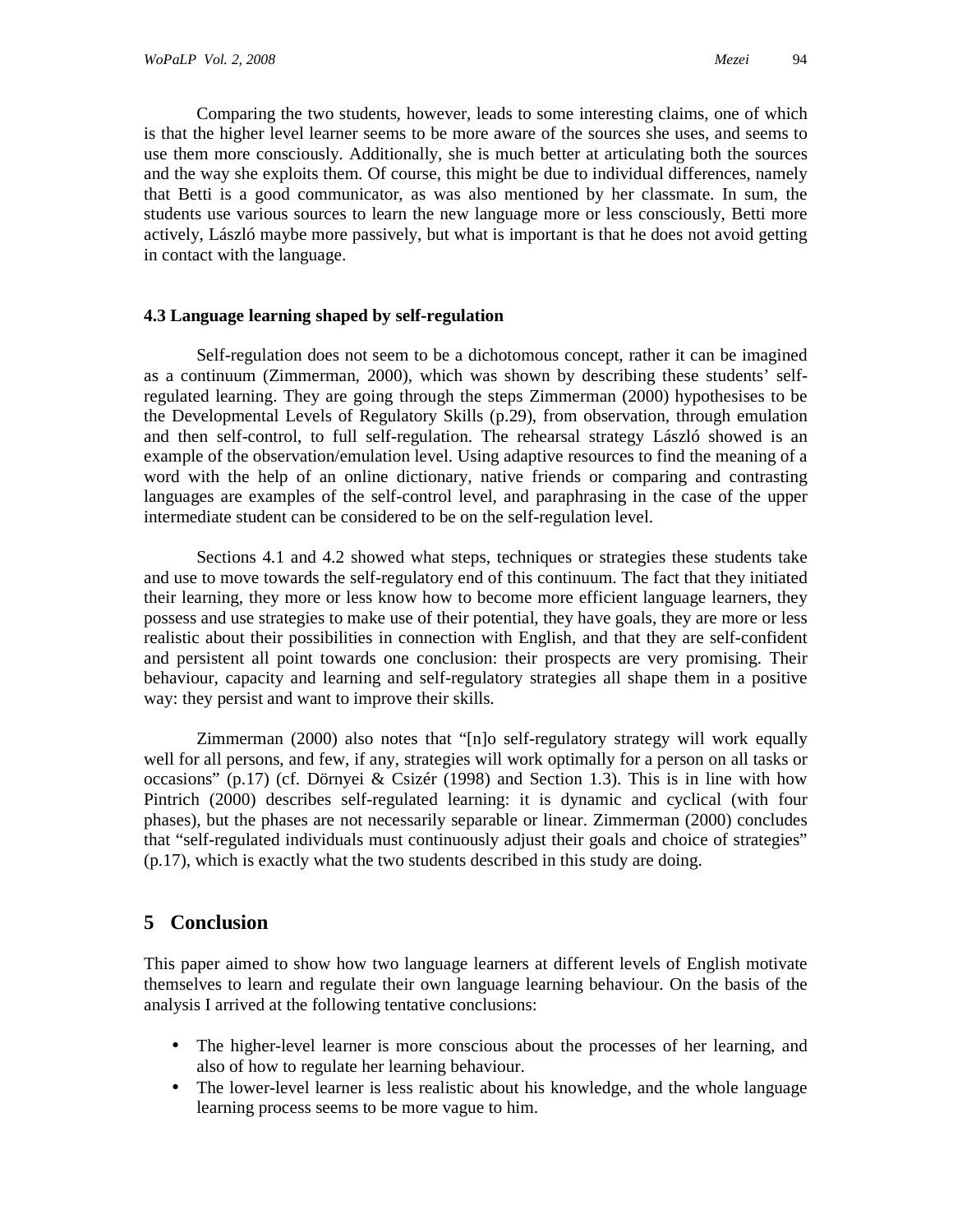- The higher-level learner seeks opportunities to meet the language, whereas the lower level learner happens to meet them (but definitely does not avoid them).
- In business contexts, extrinsic reasons (e.g., to be able to talk to foreign colleagues) seem to be a very strong motivational factor even at a higher level.

However, the main limitation of the study is that only one student from each proficiency level was observed and interviewed. A researcher's diary could have been kept to enhance the validity and reliability of the study. The ability to verbalise thoughts might be different in each case, rather than the level of English proficiency being the variable that differentiated between the two learners. This conclusion is in line with Pintrich's (2000) claim about the role of potential moderating factors in self-regulation. However, this study was a useful step towards understanding more about how students regulate their learning as this has been a neglected research area in Hungary (Molnár, 2002a, 2002b).

Future research needs to clarify whether the above-mentioned differences are due to individual differences or whether a pattern can be observed according to, for instance, proficiency level or individual difference factors. The following aspects seem to be potentially fruitful directions for further enquiry:

- level of proficiency,
- individual difference factors, e.g., ability to self-regulate,
- the possibility that learners have different self-regulatory capacities in learning different languages.

More classroom-based studies are needed to determine how students can start to become self-regulating and autonomous, and how far this capacity is teachable because, according to McKeachie (2000), "new self-regulatory skills are difficult to perfect. But with practice these skills can become habitual" (p.xxiii). Teachers can be of assistance to students in various ways: either with the help of motivational strategies (Dörnyei, 2001a), scaffolding their learning by teaching learners what self-regulation is through collaborative project work (Randi & Corno, 2000), or providing students with an ample amount of practice and feedback (Winne, 1997). Also, students need to be encouraged throughout the learning process so that they can become more self-regulated and autonomous – as Dörnyei (2005) points out, it is not automatic for learners to take ownership of their actions; they need to be supported.

*Proofread for the use of English by: Francis J. Prescott-Pickup, Department of English Applied Linguistics, School of English and American Studies, Eötvös Loránd University, Budapest*

#### **References:**

- Bandura, A. (1977). Self-efficacy: Toward a unifying theory of behavioral change. *Psychological Review, 84*(2), 191-215.
- Bandura, A. (1994). Self-efficacy. In *Encyclopedia of human behavior* (Vol. 4, pp. 71-81). New York: Academic Press.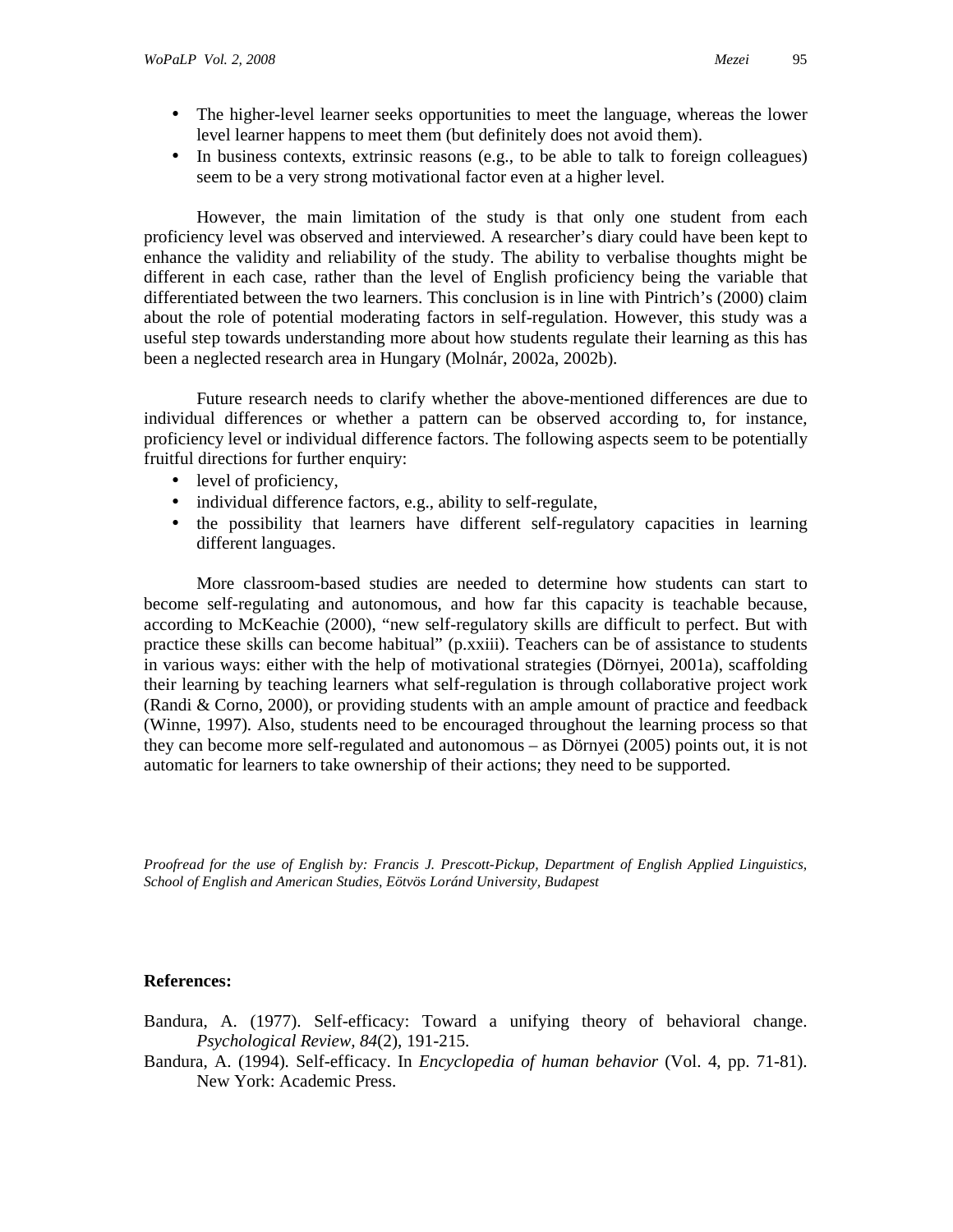- Boeakaerts, M., Pintrich, P. R., & Zeidner, M. (Eds.). (2000a). *Handbook of self-regulation.* San Diego, CA: Elsevier Academic Press.
- Boekaerts, M., Pintrich, P. R., & Zeidner, M. (2000b). Self-regulation. An introductory overview. In M. Boekaerts, P. R. Pintrich, & M. Zeidner (Eds.), *Handbook of selfregulation* (pp. 1-9). San Diego, CA: Elsevier Academic Press.
- Brophy, J. E. (1987). Synthesis of research on strategies for motivating students to learn. *Educational Leadership, 2,* 40-48.
- Cheng, H-F., & Dörnyei, Z. (2007). The use of motivational strategies in language instruction: The case of EFL teaching in Taiwan. *Innovation in Language Learning and Teaching, 1*(1), 153-174.
- Crookes, G., & Schmidt, R. W. (1991). Motivation: Reopening the research agenda. *Language Learning, 41*(4), 469-512.
- Csizér, K., & Kormos, J. (in press). Attitudes, selves and motivated learning behaviour: A comparative analysis of structural models for Hungarian secondary and university learners of English. In Z. Dörnyei, & E. Ushioda (Eds.), *Motivation, language identity and the L2 self.* Clevedon, UK: Multilingual Matters.
- Dörnyei, Z. (1994a). Motivation and motivating in the second language classroom. *The Modern Language Journal, 78,* 273-284.
- Dörnyei, Z. (1994b). Understanding L2 motivation: On with the challenge! *The Modern Language Journal, 78,* 515-523.
- Dörnyei, Z. (1998). Motivation in second and foreign language learning. *Language Teaching, 31,* 117-135.
- Dörnyei, Z. (2001a). *Motivational strategies in the language classroom.* Cambridge: Cambridge University Press.
- Dörnyei, Z. (2001b). *Teaching and researching motivation.* Harlow: Longman.
- Dörnyei, Z. (2005). *The psychology of the language learner: Individual differences in second language acquisition.* Mahwah, NJ: Lawrence Erlbaum.
- Dörnyei, Z. (2007). *Research methods in applied linguistics. Quantitative, qualitative and mixed methodologies.* Oxford: Oxford University Press.
- Dörnyei, Z. (in press). The L2 Motivational Self System. In Z. Dörnyei, & E. Ushioda (Eds.), *Motivation, language identity and the L2 self.* Clevedon, UK: Multilingual Matters.
- Dörnyei, Z., & Csizér, K. (1998). Ten commandments for motivating language learners: Results of an empirical study. *Language Teaching Research, 2,* 203-230.
- Dörnyei, Z., & Ottó, I. (1998). Motivation in action: A process model of L2 motivation. *Working Papers in Applied Linguistics, 4,* 43-69. London: Thames Valley University.
- Ellis, R. (1994). *The study of second language acquisition.* Oxford: Oxford University Press.
- Gardner, R. C. (1985). *Social psychology and second language learning: The role of attitudes and motivation.* London: Edward Arnold.
- Gardner, R. C., & Tremblay, P. F. (1994a). On motivation, research agendas, and theoretical frameworks. *The Modern Language Journal, 78,* 359-368.
- Gardner, R. C., & Tremblay, P. F. (1994b). On motivation: Measurement and conceptual considerations. *The Modern Language Journal, 78,* 524-527.
- Golnhofer, E. (2001). *Az esettanulmány.* Budapest: Mőszaki Kiadó.
- Good, T. L., & Brophy, J. E. (1994). *Looking in classrooms.* New York: HarperCollins.
- Hiemstra, R. (2004). Self-directed learning lexicon. *International Journal of Self-Directed Learning, 1*(2), 1-6. Retrieved June 20, 2007, from http://sdlglobal.com/docs/IJSDL-V1N2-Fall2004.pdf
- Higgins, E. T. (1987). Self-discrepancy: A theory relating self and affect. *Psychological Review, 94,* 319-340.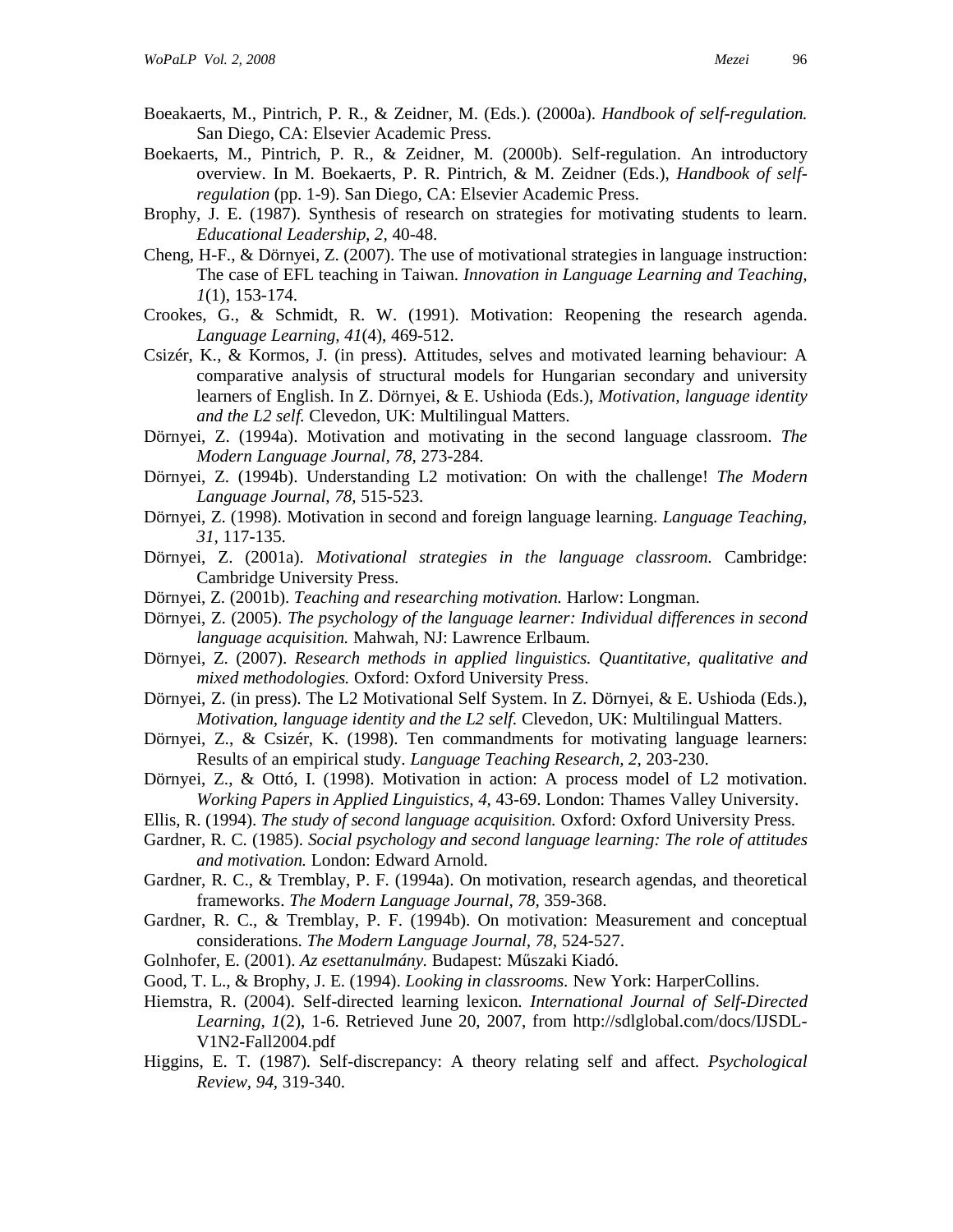- Higgins, E. T. (1996). The 'self-digest': Self-knowledge serving self-regulatory functions. *Journal of Personality and Social Psychology, 71*(6), 1062-1083.
- Hoban, S., & Hoban, G. (2004). Self-esteem, self-efficacy and self-directed learning: Attempting to undo the confusion. *International Journal of Self-Directed Learning, 1*(2), 7-25. Retrieved June 20, 2007, from http://sdlglobal.com/docs/IJSDL-V1N2- Fall2004.pdf
- Jones, V. F., & Jones, L. S. (1990). *Comprehensive classroom management: Motivating and managing students.* Boston: Allyn and Bacon.
- Kormos, J., & Csizér, K. (in press). Age-related differences in the motivation of learning English as a foreign language: attitudes, selves and motivated learning behaviour. *Language Learning.*
- Kuhl, J. (1981). Motivational and functional helplessness: The moderating effect of state vs. action orientation. *Journal of Personality and Social Psychology, 40,* 155-170.
- Kuhl, J. (1984). Volitional aspects of achievement motivation and learned helplessness: Toward a comprehensive theory of action control. In B. A. Maher (Ed.), *Progress in experimental personality research* (pp. 99-171). New York: Academic Press.
- Kuhl, J. (2000). A functional-design approach to motivation and self-regulation. The dynamics of personality systems interactions. In M. Boekaerts, P. R. Pintrich, & M. Zeidner (Eds.), *Handbook of self-regulation* (pp. 111-169). San Diego, CA: Elsevier Academic Press.
- Lemos, M. S. (1999). Students' goals and self-regulation in the classroom. *International Journal of Educational Research, 31,* 471-485.
- Maykut, P., & Morehouse, R. (1994). *Beginning qualitative research. A philosophic and practical guide.* London: The Falmer Press.
- McKeachie, W. J. (2000). Foreword. In M. Boekaerts, P. R. Pintrich, & M. Zeidner (Eds.), *Handbook of self-regulation* (pp. xxi-xxiii). San Diego, CA: Elsevier Academic Press.
- Molnár, É. (2002a). Önszabályozó tanulás: Nemzetközi kutatási irányzatok és tendenciák. *Magyar Pedagógia, 102*(1), 63-77.
- Molnár, É. (2002b). Az önszabályozó tanulás. *Iskolakultúra, 12*(9), 3-16.
- Molnár, É. (2003). Néhány személyes motívum szerepe az önszabályozó tanulásban. *Magyar Pedagógia, 103*(2), 155-173.
- Naiman, N., Fröhlich, M., Stern, H. H., & Todesco, A. (1978). *The good language learner.* Toronto: Ontario Institute for Studies in Education.
- Nikolov, M. (1999). 'Why do you learn English?' 'Because the teacher is short.' A study of Hungarian children's foreign language learning motivation. *Language Teaching Research, 3*(1), 33-56.
- O'Malley, J., & Chamot, A. (1990). *Learning strategies in second language acquisition.* Cambridge: Cambridge University Press.
- Oxford, R. (1990). *Language learning strategies: What every teacher should know.* Rowley, Mass.: Newbury House.
- Oxford, R. (1994). Where are we regarding language learning motivation? *The Modern Language Journal, 78,* 512-514.
- Oxford, R., & Shearin, J. (1994). Language learning motivation: Expanding the theoretical framework. *The Modern Language Journal, 78,* 12-28.
- Patton, M. Q. (2002). *Qualitative research and evaluation methods.* Thousand Oaks: Sage Publications.
- Pintrich, P. R. (1999). The role of motivation in promoting and sustaining self-regulated learning. *International Journal of Educational Research, 31,* 459-470.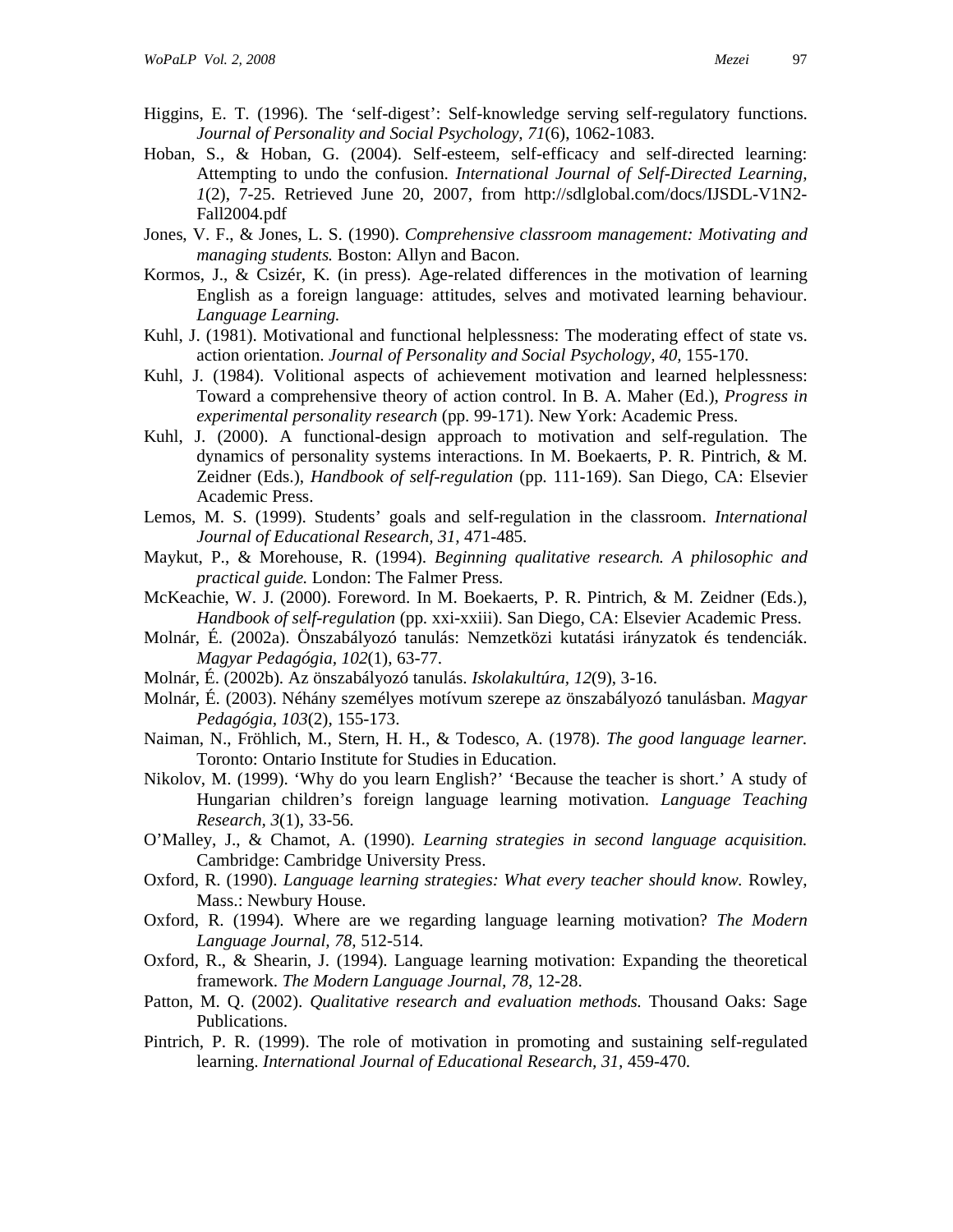- Pintrich, P. R. (2000). The role of goal orientation in self-regulated learning. In M. Boekaerts, P. R. Pintrich, & M. Zeidner (Eds.), *Handbook of self-regulation* (pp. 451-502). San Diego, CA: Elsevier Academic Press.
- Pintrich, P. R., & De Groot, E. (1990). Motivational and self-regulated learning components of classroom academic performance. *Journal of Educational Psychology, 82*(1), 33- 40.
- Randi, J., & Corno, L. (2000). Teacher innovations in self-regulated learning. In M. Boekaerts, P. R. Pintrich, & M. Zeidner (Eds.), *Handbook of self-regulation* (pp. 651- 685). San Diego, CA: Elsevier Academic Press.
- Réthy, E. (2003). *Motiváció, tanulás, tanítás. Miért tanulunk jól vagy rosszul?* Budapest: Nemzeti Tankönyvkiadó.
- Rubin, J. (1975). What the "good language learner" can teach us. *TESOL Quarterly 9*(1), 41- 51.
- Sántha, K. (2006). *Mintavétel a kvalitatív pedagógiai kutatásban.* Budapest: Gondolat.
- Stern, H. H. (1975). What can we learn from the good language learner? *The Canadian Modern Language Review, 31*(4), 304-318.
- Szabolcs, É. (2001). *Kvalitatív kutatási metodológia a pedagógiában.* Budapest: Mőszaki Kiadó.
- Szokolszky, Á. (2004). *Kutatómunka a pszichológiában. Metodológia, módszerek, gyakorlat.* Budapest: Osiris Kiadó.
- Winne, P. H. (1997). Experimenting to bootstrap self-regulated learning. *Journal of Educational Psychology, 89*(3), 397-410.
- Wolters, C. A. (1999). The relation between high school students' motivational regulation and their use of learning strategies, effort, and classroom performance. *Learning and Individual Differences, 11*(3), 281-299.
- Zimmerman, B. J. (2000). Attaining self-regulation. A social cognitive perspective. In M. Boekaerts, P. R. Pintrich, & M. Zeidner (Eds.), *Handbook of self-regulation* (pp. 13- 39). San Diego, CA: Elsevier Academic Press.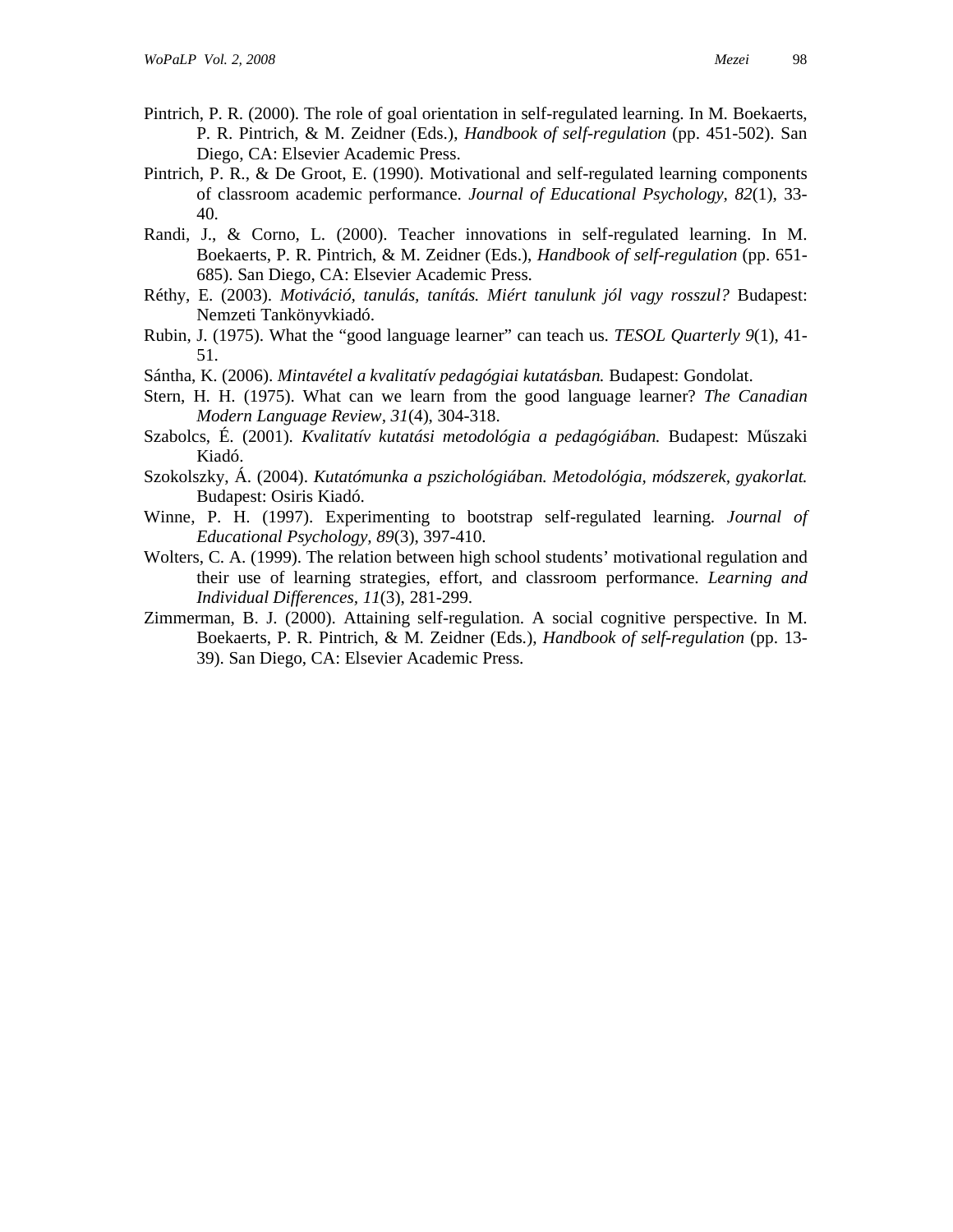## **Student interview guide**

- How would you describe your English language knowledge? How far do you think you have managed to learn what we have covered in class?
- How efficient do you consider your English knowledge? Why?
- How much do you know compared to your classmate? And how persistent/motivated are you compared to your classmate? And compared to others who you learnt with previously?
- What and how can you use from what we learn in class?
- You are never late, you don't miss classes. It's a rare phenomenon. How is it possible?  $($   $\rightarrow$  Why do you like coming to the English class?)
- How do you learn?
- How do you organise in your notebook what we learn in class? How do you fix these things?
- How do you go about learning? What does it look like when you're studying / how can I imagine it? (place, time, equipment, etc.)
- How do you prepare for the tests? What do you do with the corrected tests? What do you do with the things you did wrong in the tests?
- Apart from the English lesson, what sources do you draw on to learn English (words, etc.)? How do you manage to learn English outside the lesson?
- How do you learn the boring parts? (e.g., the three forms of the verb, etc.)
- If you have ever been demotivated by learning English, how did you get over it? Does it happen nowadays? Why?
- How can you remain concentrated during the lesson?
- How do you imagine yourself going on learning English? How long? Ultimate goal?
- Would you like to add anything?

Thank you very much.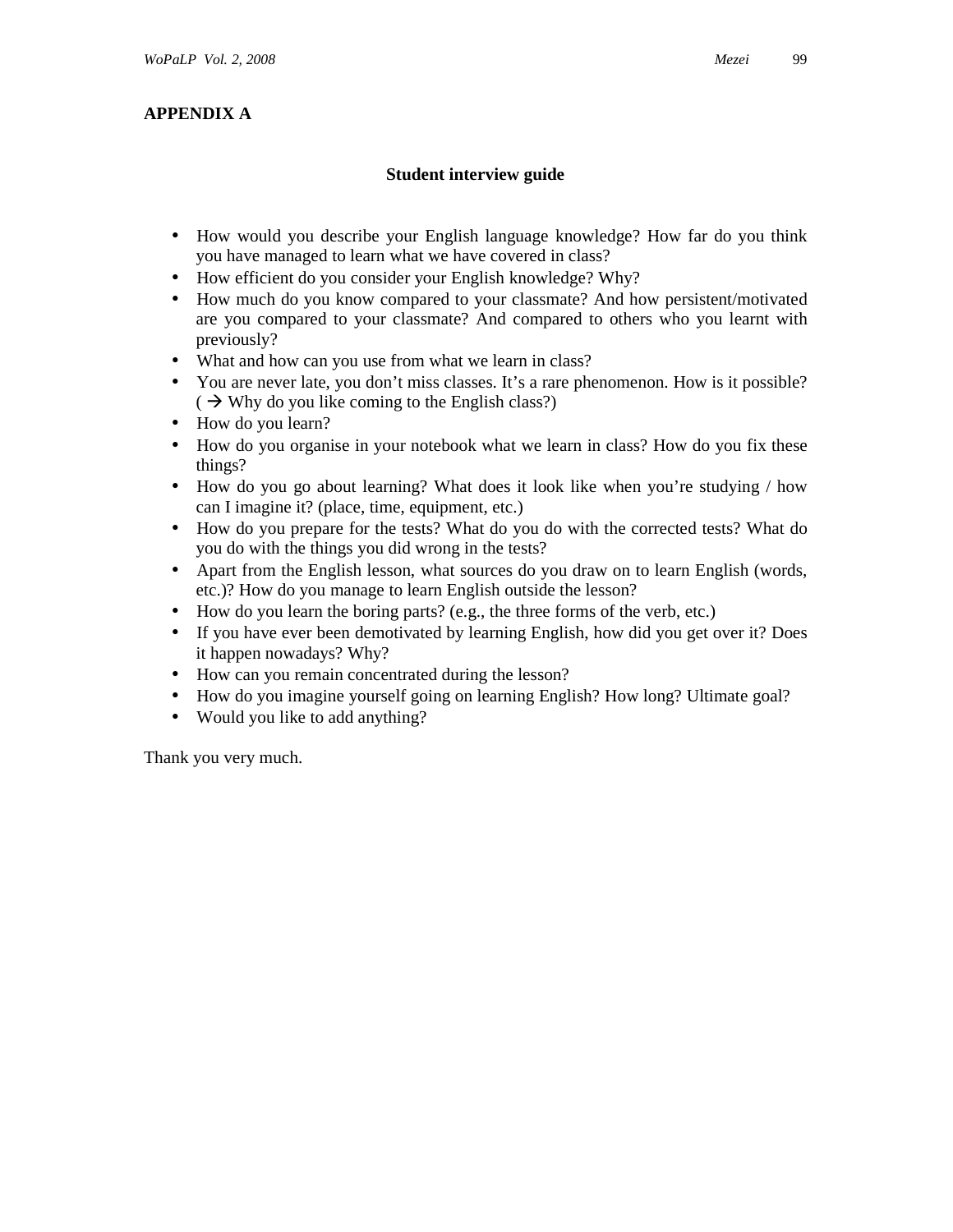## **APPENDIX B**

### **Classmate questionnaire**

### Dear Participant,

Please answer the following questions. You don't need to give long answers but you can help me write a paper for my doctoral dissertation. Your responses will remain anonymous. You can send this questionnaire to ittesmost@hotmail.com. Thank you for your help in advance.

### **Mezei Gabi**

- 1. In what areas of English do you think you are better than [classmate's name]?
- 2. In what areas of English do you think [classmate's name] is better than you?
- 3. In the areas [classmate's name] is better: what sources do you think s/he uses to learn these things, how does s/he manage to learn these things?
- 4. On the whole, how would you rate [classmate's name]'s knowledge of English?
- 5. On the whole, how would you rate [classmate's name]'s attitude to learning English? (diligence, persistence, enthusiasm, etc., etc.)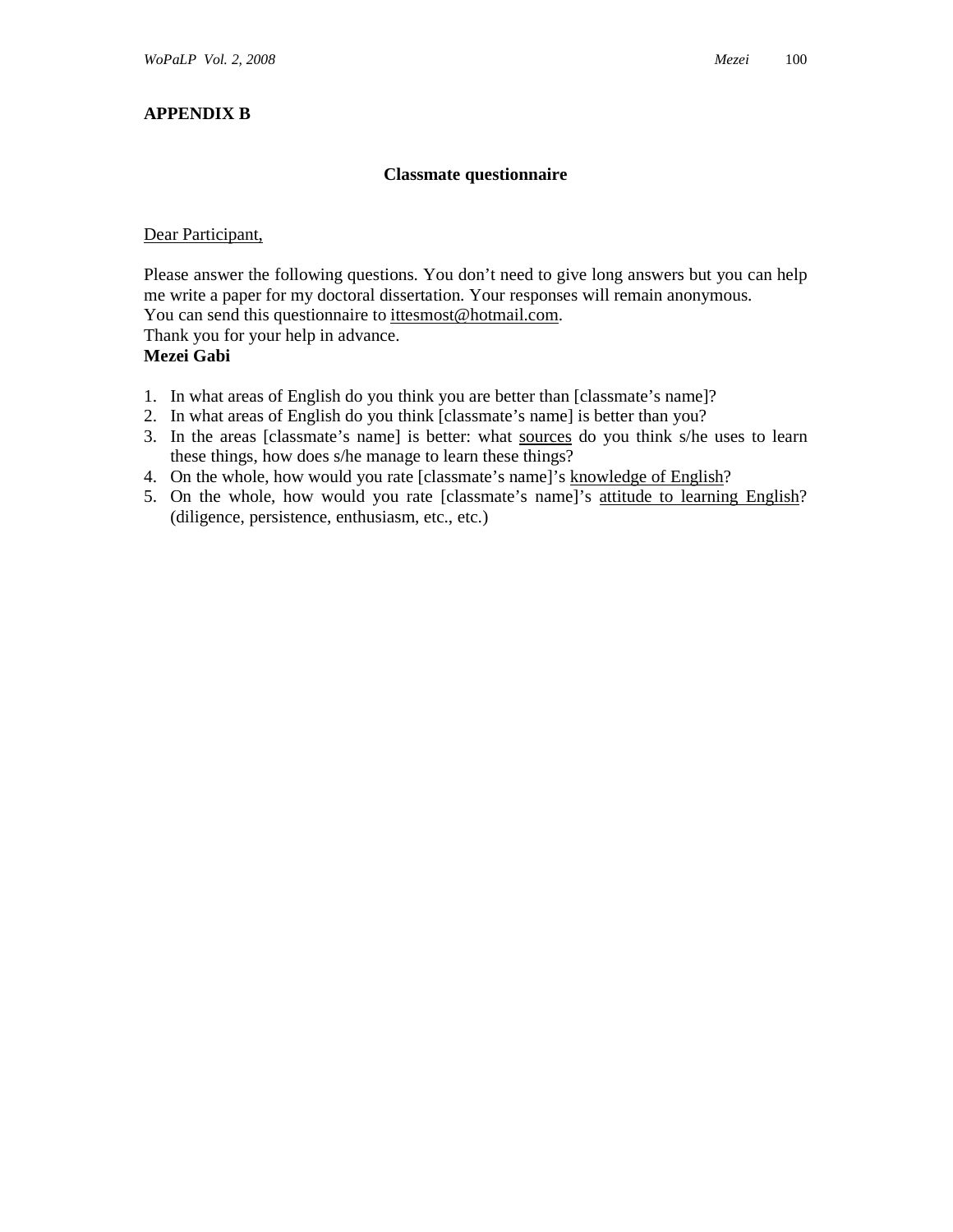## **APPENDIX C**

### **Motivational/attitudinal questionnaire**

I would like to ask you to help me with my research programme. Please answer the following questions about learning foreign languages. This is a questionnaire, not a test, so there are no good or wrong answers. I am interested in your opinion. Please note that you can help me with my project only if you answer honestly. I promise that I will not show the questionnaires to anyone. Thank you for your help.

## I. In this section, please, give a mark between 1 and 5.  $5 = \text{very much}, 4 = \text{much}, 3 = \text{so-so}, 2 = \text{not really}, 1 = \text{not at all}.$

For example, if you like hamburgers very much, you don't really like bean soup, and you don't like spinach at all, answer this way:

|                                              | hamburgers bean soup | spinach |
|----------------------------------------------|----------------------|---------|
| How much do you like the following<br>foods? |                      |         |

Please, write an integer (one only!) in each and every box, and don't leave any boxes empty. Thank you.

|                                               | German | French   Russian   English   Italian |  |
|-----------------------------------------------|--------|--------------------------------------|--|
| 1. How much do you like these languages?      |        |                                      |  |
| 2. How much do you think knowing these        |        |                                      |  |
| languages would help you to become a more     |        |                                      |  |
| knowledgeable person?                         |        |                                      |  |
| 3. How important do you think these           |        |                                      |  |
| languages are in the world these days?        |        |                                      |  |
| 4. How important do you think learning these  |        |                                      |  |
| languages is in order to learn more about the |        |                                      |  |
| culture and art of its speakers?              |        |                                      |  |
| 5. How much effort are you prepared to        |        |                                      |  |
| expend in learning these languages?           |        |                                      |  |
| 6. How much do you think knowing these        |        |                                      |  |
| languages would help you when travelling      |        |                                      |  |
| abroad in the future?                         |        |                                      |  |
| 7. How much do you think knowing these        |        |                                      |  |
| languages would help your future career?      |        |                                      |  |
| 8. How well does your mother speak these      |        |                                      |  |
| languages?                                    |        |                                      |  |
| 9. How well does your father speak these      |        |                                      |  |
| languages?                                    |        |                                      |  |
| 10. How much would you like to become         |        |                                      |  |
| similar to the people who speak these         |        |                                      |  |
| languages?                                    |        |                                      |  |

## $5 = \text{very much}, 4 = \text{much}, 3 = \text{so-so}, 2 = \text{not really}, 1 = \text{not at all}.$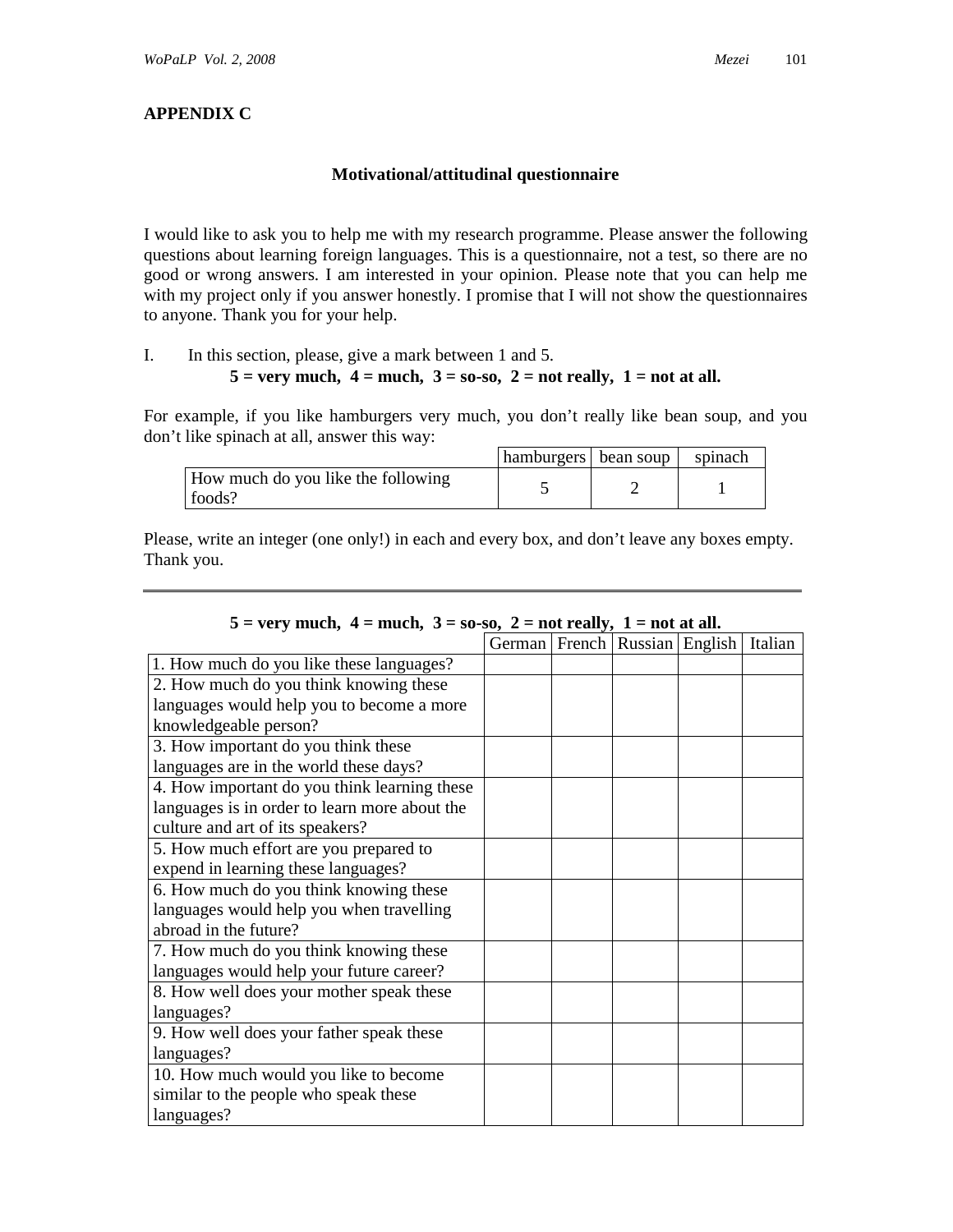|                                              |  | German   French   Russian   English | Italian |
|----------------------------------------------|--|-------------------------------------|---------|
| 11. How useful do you think it would be to   |  |                                     |         |
| have an intermediate language certificate in |  |                                     |         |
| the following languages? (Write 9 if you     |  |                                     |         |
| already have one.)                           |  |                                     |         |
| 12. How much would knowing these             |  |                                     |         |
| languages help you in pursuing you hobby or  |  |                                     |         |
| pastime?                                     |  |                                     |         |
| 13. How important would it be for you to     |  |                                     |         |
| learn these languages so that you can talk   |  |                                     |         |
| with the natives?                            |  |                                     |         |
| 14. How much do your parents encourage you   |  |                                     |         |
| to learn these languages?                    |  |                                     |         |

## $5 = \text{very much}, 4 = \text{much}, 3 = \text{so-so}, 2 = \text{not really}, 1 = \text{not at all}.$

|                                       | France   England   Russia | Germany | <b>USA</b> | Italy |
|---------------------------------------|---------------------------|---------|------------|-------|
| 15. How much would you like to        |                           |         |            |       |
| travel to these countries?            |                           |         |            |       |
| 16. How rich and developed do you     |                           |         |            |       |
| think these countries are?            |                           |         |            |       |
| 17. How important a role do you       |                           |         |            |       |
| think these countries play in the     |                           |         |            |       |
| world?                                |                           |         |            |       |
| 18. How much do you like meeting      |                           |         |            |       |
| foreigners from these countries?      |                           |         |            |       |
| 19. How much do you like the films    |                           |         |            |       |
| made in these countries? (Write 9 if  |                           |         |            |       |
| you don't know them.)                 |                           |         |            |       |
| 20. How much do you like the TV       |                           |         |            |       |
| programmes made in these              |                           |         |            |       |
| countries? (Write 9 if you don't      |                           |         |            |       |
| know them.)                           |                           |         |            |       |
| 21. How much do you like the          |                           |         |            |       |
| people who live in these countries?   |                           |         |            |       |
| 22. How often do you see films / TV   |                           |         |            |       |
| programmes made in these              |                           |         |            |       |
| countries?                            |                           |         |            |       |
| 23. How much do you like the          |                           |         |            |       |
| magazines made in these countries?    |                           |         |            |       |
| (Write 9 if you don't know them.)     |                           |         |            |       |
| 24. How often do you meet             |                           |         |            |       |
| foreigners (e.g. in the street,       |                           |         |            |       |
| restaurants, public places) coming    |                           |         |            |       |
| from these countries?                 |                           |         |            |       |
| 25. How much do you like the pop      |                           |         |            |       |
| music of these countries? (Write 9 if |                           |         |            |       |
| you don't like it.)                   |                           |         |            |       |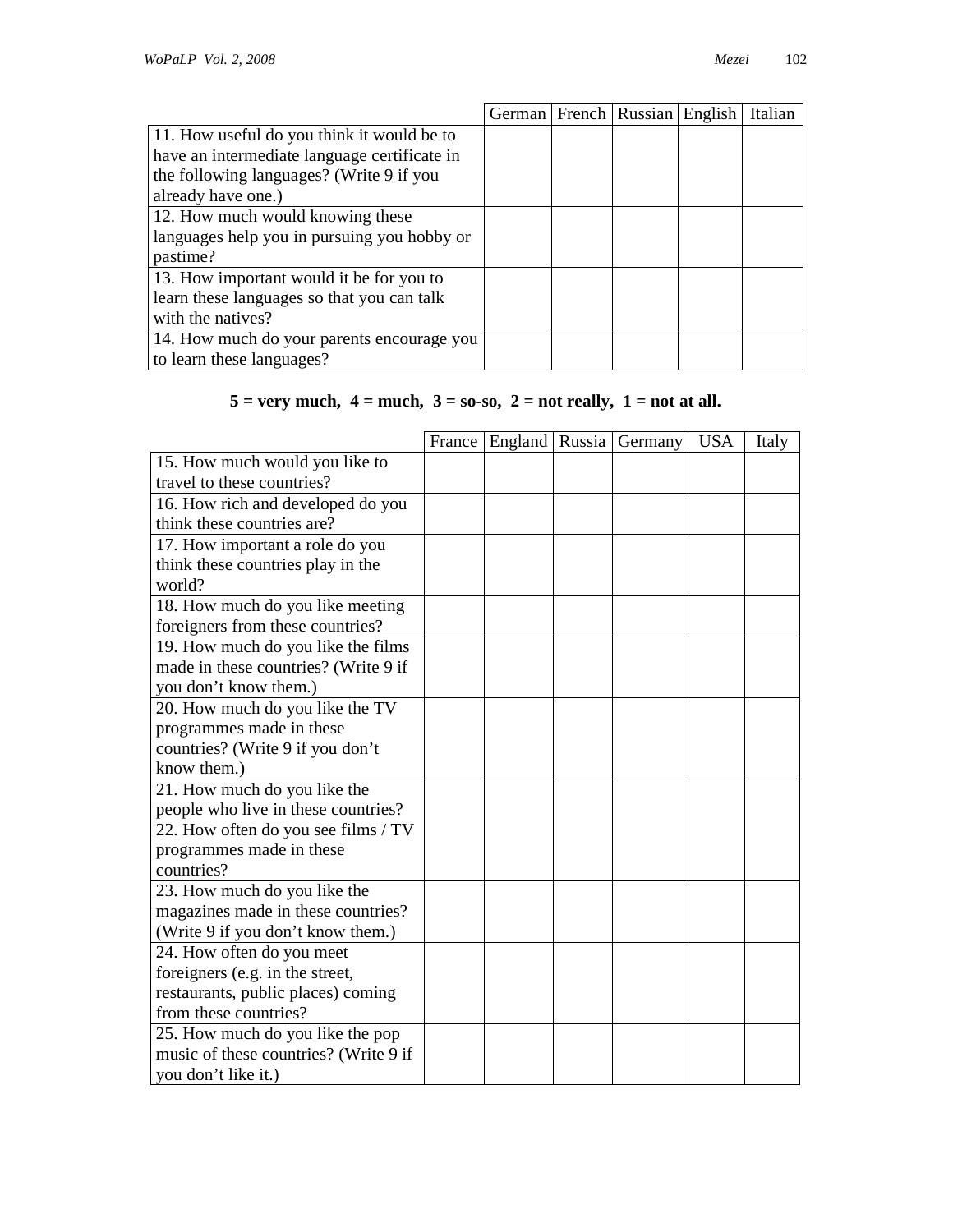| 26. How much would you like if       |  |  |  |
|--------------------------------------|--|--|--|
| someone from these countries moved   |  |  |  |
| to your neighbourhood?               |  |  |  |
| 27. How much would you like to live  |  |  |  |
| in these countries?                  |  |  |  |
| 28. How interesting do you think the |  |  |  |
| culture of these countries are?      |  |  |  |

 $5 = \text{very much}, 4 = \text{much}, 3 = \text{so-so}, 2 = \text{not really}, 1 = \text{not at all}.$ Have you written a number in each box? Thank you.

II. In this section you will find statements that hold true for some persons, and don't hold true for others. I would like to know how much these statements reflect your feelings and circumstances. Please put an X in the box that most describes how much the statement is true in your case. For example, if you like skiing very much, put an X in the last box:

|                          |      | Not at all $\vert$ Not really $\vert$ | Partly     |           | More or Absolutely |
|--------------------------|------|---------------------------------------|------------|-----------|--------------------|
|                          | true | true                                  | true.      | less true | true               |
|                          |      |                                       | partly not |           |                    |
| I like skiing very much. |      |                                       |            |           |                    |

|                                  | Not at all | Not really | Partly     | More or   | Absolutely |
|----------------------------------|------------|------------|------------|-----------|------------|
|                                  | true       | true       | true.      | less true | true       |
|                                  |            |            | partly not |           |            |
| 29. I am sure I will be able to  |            |            |            |           |            |
| learn a foreign language well.   |            |            |            |           |            |
| 30. I think I am the type who    |            |            |            |           |            |
| would feel anxious and ill at    |            |            |            |           |            |
| ease if I had to speak to        |            |            |            |           |            |
| someone in foreign               |            |            |            |           |            |
| language.                        |            |            |            |           |            |
| 32. People around me tend to     |            |            |            |           |            |
| think that it is a good thing to |            |            |            |           |            |
| know foreign languages.          |            |            |            |           |            |
| 33. I don't think that foreign   |            |            |            |           |            |
| languages are important          |            |            |            |           |            |
| school subjects.                 |            |            |            |           |            |
| 34. I often watch satellite      |            |            |            |           |            |
| programmes on TV.                |            |            |            |           |            |
| 35. My parents do not            |            |            |            |           |            |
| consider foreign languages       |            |            |            |           |            |
| important school subjects.       |            |            |            |           |            |
| 36. Learning foreign             |            |            |            |           |            |
| languages makes me fear that     |            |            |            |           |            |
| I will feel less Hungarian       |            |            |            |           |            |
| because of it.                   |            |            |            |           |            |
| 37. Learning a foreign           |            |            |            |           |            |
| language is a difficult task.    |            |            |            |           |            |

*There are no good or wrong answers –* I am interested in your opinion.